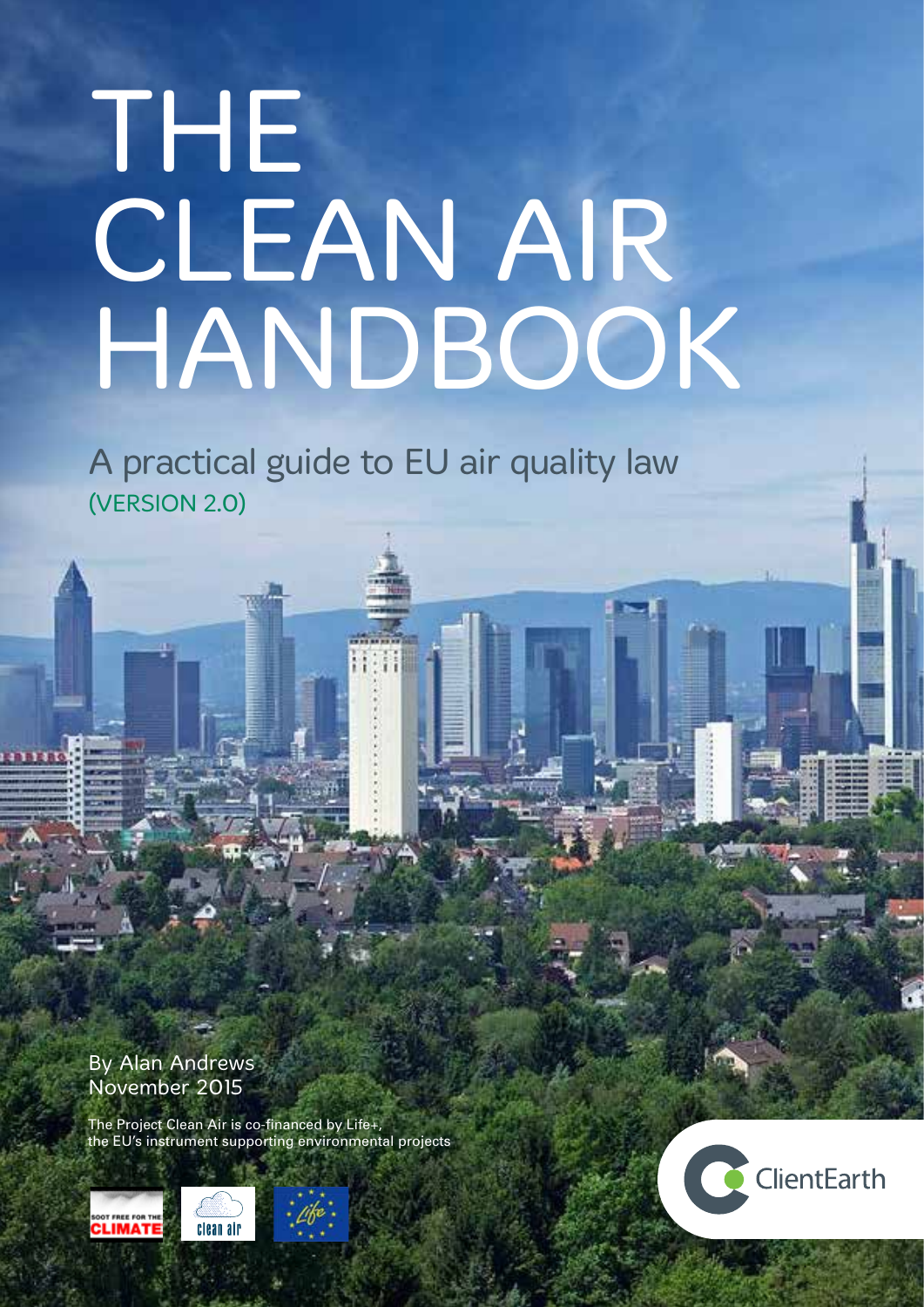

# THE CLEAN AIR HANDBOOK

### **Contents**

**22 The right to participate in decisions affecting air quality**

ational courts

i rights

**3** Commission



| 4                                      | <b>Introduction</b>                                                                                                                                                                                                               |  |  |
|----------------------------------------|-----------------------------------------------------------------------------------------------------------------------------------------------------------------------------------------------------------------------------------|--|--|
| 6<br>6<br>10<br>12                     | The right to clean air - the theory<br>The Air Quality Directive<br>The right to clean air in the European Court of Ju<br>A summary                                                                                               |  |  |
| 13<br>13<br>14<br>14<br>15             | The right to clean air - the reality<br>Lack of information<br>Air quality plans<br>Access to justice<br>Clean air cases in the EU                                                                                                |  |  |
| 17<br>17<br>18                         | The right to access information on air quality<br>The Air Quality Directive<br>Environmental information requests                                                                                                                 |  |  |
| 22<br>22<br>25<br>28                   | The right to participate in decisions affecting<br>Plans and programmes<br>Projects and permits<br>Enforcing the right to participate                                                                                             |  |  |
| 29<br>29<br>30<br>36                   | Access to Justice I - the right to access natio<br>Enforcing information and public participation rig<br>Enforcing national environmental laws<br>Conclusion                                                                      |  |  |
| 37<br>37<br>39<br>40<br>41<br>41<br>42 | Access to justice II – enforcement by the Com<br>The infringement procedure<br>Advantages and disadvantages<br>Problems with air quality infringement cases<br>The "Fresh Approach"<br>Engaging with the Commission<br>Conclusion |  |  |
|                                        |                                                                                                                                                                                                                                   |  |  |

- **43 Annex I possible test cases**
- **44 Annex II template environmental information request letter**
- **48 Author contact details**





f Justice

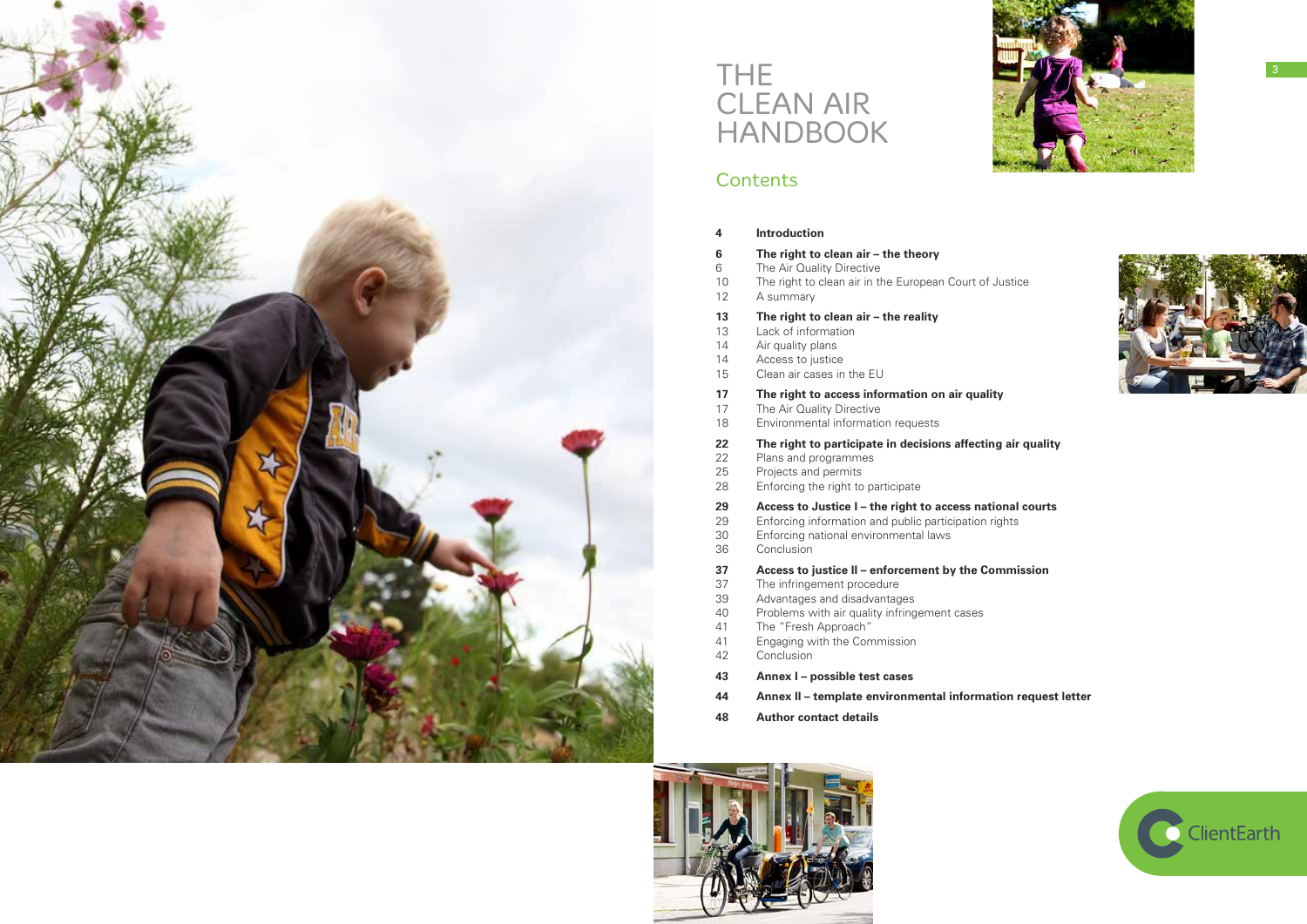Clean air is essential to good health and a basic human need. EU law has recognised this need and given legal protection to it through directives and court judgments.

A series of EU directives have imposed progressively more stringent limits on levels of harmful air pollution in ambient (outdoor) air. These limits are known as "limit values", and the European Court of Justice has long held that limit values have particular legal consequences: where limit values are breached, concerned individuals and groups have the right to go before national courts to demand that action is taken. In this sense, EU citizens have a legal right to clean air.

However, for most people in the EU, this right exists only on the pages of legal textbooks. Air pollution has a major impact on human health. It is associated with a range of deadly diseases including cancer, heart disease, strokes and asthma, and is the number one environmental cause of death in the EU, responsible for more than 430,000 early deaths in 2012 alone.



More than one fifth of the EU urban population are exposed to air pollution which exceeds EU limit values<sup>2</sup>. As of 2013, exceedances of the PM<sub>10</sub> daily limit value were registered in 22 EU Member States<sup>3</sup>, while 19 remained in breach of limits for  $NO<sub>2</sub><sup>4</sup>$ . In theory, citizens in all those countries could go to court to demand that action is taken. In reality, national rules and procedures often make it very difficult for them to do so.

The EU is also a party to an international treaty – the "Aarhus Convention" – which guarantees the public the right to access information, participate in the formulation of plans relating to the environment and to access courts to challenge breaches of environmental law. This provides campaigners and lawyers with a "toolkit" of procedures that can be used to access their right to clean air.

- 3 European Environment Agency, 'Air Quality in Europe – 2015' (Report), at page 21, note 2 above.
- 4 European Environment Agency, 'Air Quality in Europe 2015' (Report), at page 30, note 2 above.

## **"Air is essential for our lives. We all have the right to breathe fresh air."**

Janez Potočnik, former European Commissioner for Environment<sup>1</sup>



More than one fifth of the EU urban population are exposed to air pollution which exceeds EU limit values.

some possible solutions to these difficulties, by guaranteeing them rights to certain procedures. Domestic courts are obliged to give effect to EU law, even if this involves setting aside incompatible national laws. Domestic courts must give effect to EU law rights by providing effective remedies.

The purpose of this handbook is to provide individuals, groups and lawyers with a straightforward, easy-to-use guide to EU air quality law. Whether you are a concerned citizen trying to find out what levels of pollution are like in your neighbourhood, an experienced NGO campaigner trying to influence an air quality plan for a heavily polluted city, or a lawyer trying to

bring a case concerning air quality, this guide will give an overview of the relevant aspects of EU law, together with some practical tips on how they can be used effectively. This is the second edition of the handbook, which has been updated in light of several developments since the publication of the first edition in May 2014, notably the rulings of the ECJ and UK Supreme Court in the *ClientEarth* case.

EU law is constantly evolving, so the intention is that the handbook will be updated periodically to reflect further major developments in the field. If you are aware of any such developments, such as a legal action before your national courts, then please get in touch.

The handbook only covers EU law aspects of air quality law. Unfortunately national air pollution laws are beyond its scope. However, before taking legal action you will need to take the advice of a lawyer who is an expert in the relevant national laws and legal procedures. Usually the earlier you can obtain such advice the better.

This publication is part of the project "Clean Air Europe" which is funded by Life+, the EU instrument supporting environmental projects.

Domestic courts are obliged to give effect to EU law, even if this involves setting aside incompatible national laws.

Speech to the closing conference on the European year of air (Council of Europe), Strasbourg, 9 December 2013: http://europa.eu/rapid/press-release\_ SPEECH-13-1049\_en.htm

<sup>2</sup> European Environment Agency, 'Air Quality in Europe - 2015' (Report) (30 November 2015), at page 8: http://www.eea.europa.eu/publications/air-quality-ineurope-2015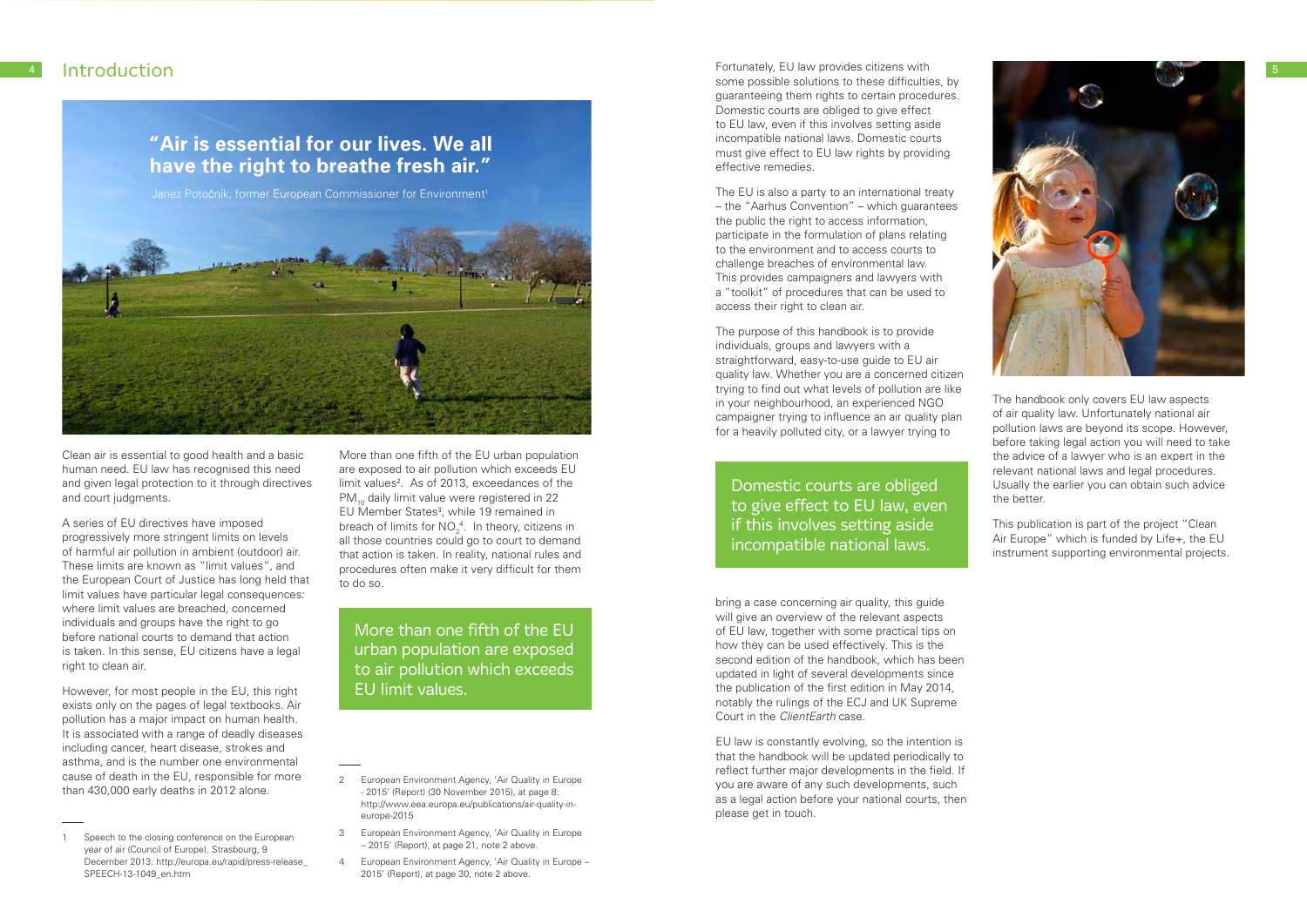### 6 The right to clean air the theory

*"Every person has the right to live in an environment adequate to his or her health and well-being, and the duty, both individually and in association with others, to protect and improve the environment for the benefit of present and future generations."*<sup>5</sup>

### **The Air Quality Directive**

Air pollution was one of the first environmental problems to be addressed by the EU. Since the early 1980s, EU directives have set limits on emissions and ambient concentrations of air pollutants which harm human health and contribute to other environmental problems such as acidification and eutrophication.

The most recent directive relating to ambient (outdoor) air quality is the Air Quality Directive (the "Directive"), which was adopted in 2008.6 The Directive consolidated a number of earlier directives and sets objectives for several pollutants which are harmful to human health. It requires member states to:

tasks.7 Some member states take a very centralised approach, whereby responsibility stays with national government. Others take a more decentralised approach, passing responsibility for complying with limits and preparing air quality plans down to regional or local authorities. It is sometimes difficult to determine exactly who is responsible for what.<sup>8</sup>

- Monitor and assess air quality to ensure that it meets these objectives;
- Report to the Commission and the public on the results of this monitoring and assessment;
- Prepare and implement air quality plans containing measures to achieve the objectives.

EU directives must be transposed into national legislation, which will designate which authority or body is responsible for each of these various

- Particulate Matter (PM<sub>10</sub> and PM<sub>2.5</sub>)
- Sulphur Dioxide  $(SO_2)$
- Nitrogen Dioxide ( $NO<sub>2</sub>$ )
- Lead
- Benzene
- Carbon Monoxide

Limit values are informed by guidelines set by the World Health Organisation (WHO). However, in the case of  $PM_{10}$  and  $PM_{25}$ , the limits are considerably higher (i.e. less stringent) than the WHO recommendations<sup>10</sup>

7 Air Quality Directive, Article 3.

- 5 The UNECE Convention on Access to Information, Public Participation in Decision-making and Access to Justice in Environmental Matters, 1998 (preamble): http://www.unece.org/fileadmin/DAM/env/pp/ documents/cep43e.pdf
- 6 Directive 2008/50/EC on ambient air quality and cleaner air for Europe OJ 2008 L152/1. In December 2013 the European Commission proposed a package of proposals relating to air pollution, which included a revised National Emission Ceilings Directive (COM (2013) 920). However, it will likely take some time for this proposal to be adopted. In any event, this is less relevant to the right to clean air as it relates to total emissions of air pollution, rather than concentrations of pollution in ambient air: http://ec.europa.eu/environment/air/clean\_air\_policy.htm

Regardless of how national legislation allocates responsibility, it is the national government which bears ultimate responsibility for ensuring compliance with EU directives. The Commission can only bring infringement action against Member states, not individual regions or cities (see further at Chapter 7).9 Nevertheless, all public bodies, including regional and local authorities, are under a duty to work towards achieving objectives set by EU law.

### Limit values

The strictest type of air quality objectives contained in the Directive are known as "limit values." Limit values are set for:

- 8 For example in the UK, the Air Quality Standards Regulations 2010 officially transpose the Air Quality Directive, designating the Secretary of State, i.e. national government, as the competent authority for all obligations under Article 3. However, separate legislation imposes duties on local authorities and the Mayor of London to work towards air quality objectives.
- 9 See Treaty on European Union (TEU), Article 4(3):"Member state shall take any appropriate measures, general or particular, to ensure fulfilment of the obligations arising out of the Treaties or resulting from the acts of the institutions of the Union. The member states shall facilitate the achievement of the Union's tasks and refrain from any measure which could jeopardise the attainment of the Union's objectives."
- 10 For a summary of these pollutants and an explanation of the harm they cause to human health and the environment, see the EEA Report, note 2 above and the following WHO factsheet: http://www.who.int/ mediacentre/factsheets/fs313/en/

The most commonly breached limit values and the relevant deadlines by which they should have been complied with are shown in the table above.

Limit values are expressed by reference to a certain period of time. Typically there are both annual average limits and shorter term limits – e.g. daily or hourly limits. Annual mean limits are designed to protect us from long-term (chronic) exposure to air pollution while hourly and daily limits are aimed at protecting us from short-term (acute) exposure to episodes of high pollution that last only hours or days. So to take the example of  $PM_{10}$ , there is an "annual" mean limit value of 40 μg/m3 and a "daily" limit value, which sets a limit of 35 days each calendar year in which 24-hour mean levels of PM<sub>10</sub> can exceed 50 μg/m3.

Limit values are the strictest type of objective because they impose an absolute, unqualified duty on the member state to achieve them by a given deadline, regardless of the cost (see contrast with target values below).

"Zones and agglomerations" are areas designated by member states for the purposes of monitoring and assessing air quality. The Directive gives member states a great deal of discretion as to how they divide their territory into zones and agglomerations. Member states

must ensure that "throughout their zones and agglomerations" levels of these pollutants do not exceed the limit values by the relevant deadlines.11

It is important to note that the limit values apply "throughout" each zone and agglomeration. This means that limit values apply **everywhere** within a zone or agglomeration, other than:<sup>12</sup>

- Workplaces (which are governed by EU health and safety legislation);
- The carriageways of roads and central reservations (unless there is regular pedestrian access to such reservations);
- Locations where members of the public do not have access **and** there is no fixed habitation.

This is a commonly misunderstood or misapplied part of the Directive, but it is fundamentally important.

Limit values do not only apply where air quality is monitored. Nor is it permissible to calculate

| <b>Pollutant</b>                                     | <b>Obligation</b>                                       | <b>Time period</b> | <b>Compliance</b><br>deadline                               | <b>Permitted annual</b><br>exceedences |
|------------------------------------------------------|---------------------------------------------------------|--------------------|-------------------------------------------------------------|----------------------------------------|
| <b>Nitrogen</b><br>dioxide $(NO2)$                   | Hourly limit value of<br>$200 \mu g/m^3$                | 1 hour             | 01/01/2010<br>(possible<br>extension to<br>latest 1/1/2015) | No more than 18                        |
|                                                      | Annual mean limit value of<br>40 $\mu$ g/m <sup>3</sup> | Calendar year      | 01/01/2010<br>(possible<br>extension to<br>latest 1/1/2015) | n/a                                    |
| <b>Coarse</b><br>particulate<br>matter ( $PM_{10}$ ) | Daily limit value of<br>50 $\mu$ g/m <sup>3</sup>       | 24 hours           | 01/01/2005<br>(possible<br>extension to<br>11/6/2011)       | No more than 35                        |
|                                                      | Annual mean limit value<br>of 40 $\mu$ g/m <sup>3</sup> | Calendar year      | 01/01/2005<br>(possible<br>extension to<br>11/6/2011)       | n/a                                    |
| <b>Fine particle</b><br>$(PM_{25})$                  | Annual mean limit value<br>of $25 \mu g/m3$             | Calendar year      | 1/1/2015                                                    | n/a                                    |

<sup>11</sup> Air Quality Directive, Article 13.

<sup>12</sup> Air Quality Directive, definition of "Ambient Air" Article 2 and Annex III, Section A.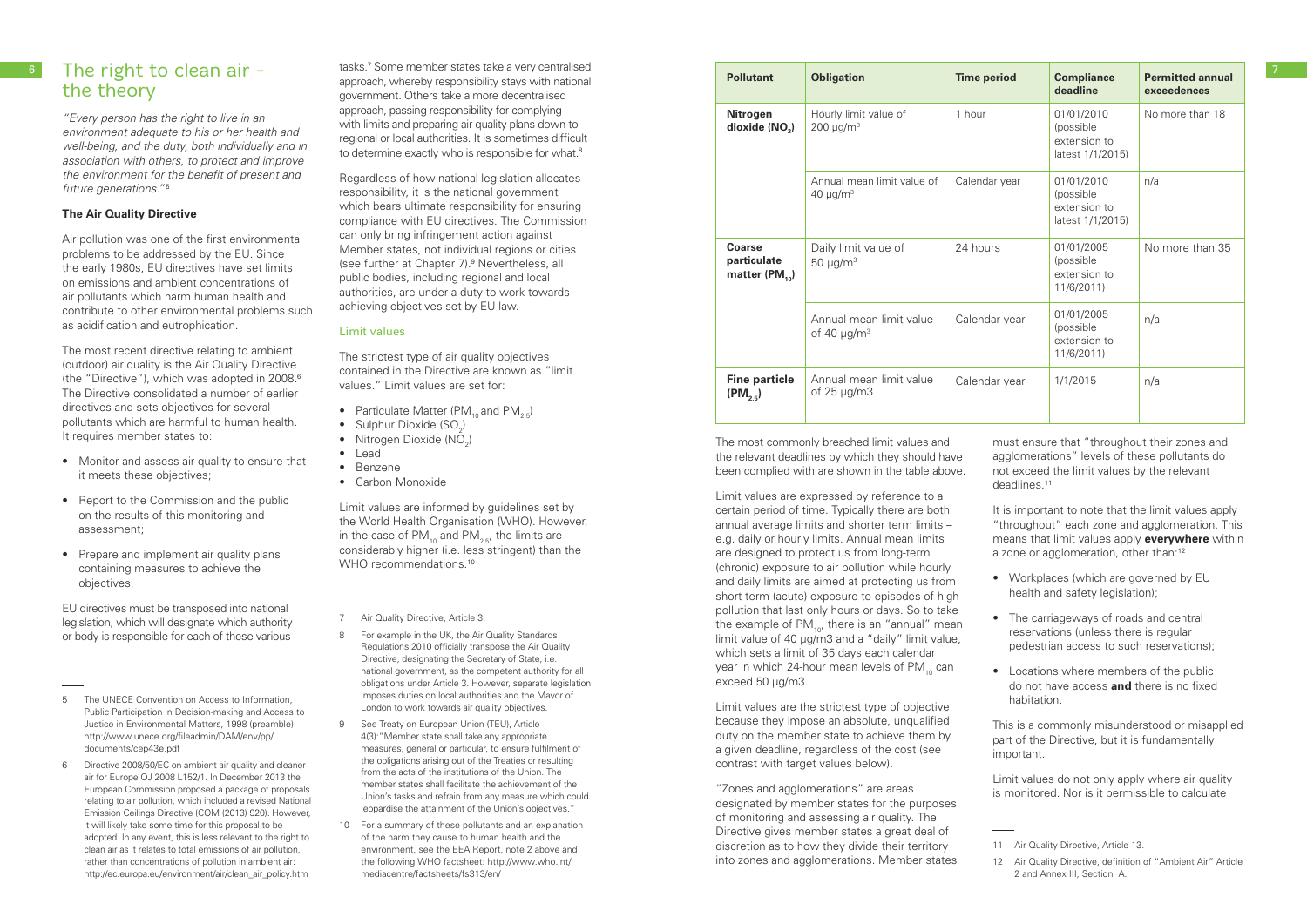average levels of air quality across the zone or agglomeration. The effect of this provision is that even if air pollution is below the limit in 99 per cent of a zone or agglomeration, if the limit value is exceeded at just one location, for example next to a busy main road, the whole zone or agglomeration is considered to have breached the limit.

But this does not mean that member states have to monitor air quality everywhere. This would of course be impossible, or at least very expensive. In fact, the Directive only requires member states to use a small number of monitoring stations. However, those monitoring stations must be placed at a location within the zone or agglomeration which is representative of the **highest** levels of pollution within that zone or agglomeration.<sup>13</sup>

- Ozone
- Benzoapyrene<sup>15</sup>

More detail on monitoring and assessment of air quality is provided in Chapter 4.

### Target values<sup>14</sup>

There are also less strict legal obligations known as "target values." They apply to:

The Directive recognises that some member states will sometimes fail to meet air quality objectives, so contains a mechanism for ensuring that air quality is improved in order to minimise the impact on human health. The Directive requires that where, in any zone or agglomeration, a limit value or target value is exceeded, the member state must prepare an air quality plan in order to achieve the limit value or target value.<sup>18</sup>

Unlike limit values, target values need only be achieved "*where possible"* 16 and without incurring "*disproportionate cost*."17 In reality, this wording makes target values very difficult to enforce and so they really only act as non-binding guidelines. For this reason, this handbook will focus mainly on limit values.

However, these provisions are not entirely meaningless. Member states must take costeffective measures and must adopt air quality plans where target values are not met. So in extreme cases, for example where despite the ozone target value being breached (as is the case for large parts of the EU), no air quality plan has been adopted or where no cost-effective

- 16 Air Quality Directive, Recital 9.
- 17 Air Quality Directive, Article 17.

measures have been taken to reduce emissions of ozone precursor gases, enforcement may be possible and indeed, worthwhile.

### Air quality plans

In the case of  $PM_{10}$ , member states were able to obtain a time extension until 2011 at the latest. For  $\mathsf{NO}_2$  and benzene, the Directive allowed member states to obtain a time extension postponing the deadline for compliance until 1 January 2015. All time extensions have therefore now expired and the limit values apply as normal.

### Short-term action plans $23$

Where the breach occurs after the relevant deadline has expired, the air quality plans must "set out appropriate measures, so that the exceedance period can be kept **as short as possible.**"19

> For short periods of high pollution, the best way of reducing the harm caused is by reducing people's exposure to it, particularly among vulnerable groups such as children, older people or those with health conditions which are exacerbated by air pollution. For this reason the Directive contains provisions requiring the authorities to warn the public when pollution

- 22 Air Quality Directive, Article 22 and Annex XV.
- 23 Air Quality Directive, Article 24.
- 24 Directive 96/62/EC on ambient air quality assessment and management OJ 1996 L296/1 ("the Air Framework Directive").
- 25 Air Quality Directive, Article 19 and Annex XII.

is particularly bad. Strangely, despite the welldocumented short-term health effects (including death and hospital admissions) of elevated levels of particulate matter (PM $_{10}$  and PM $_{2}$ ), these provisions apply only to ozone,  $\mathsf{NO}_2^{}$  and  $\mathsf{SO}_2^{}$ .



Unhelpfully, the Directive does not give much indication of how long "as short as possible" might be (this was one of the questions considered by the European Court of Justice (ECJ)20 in the *ClientEarth case* - see below).

The Directive is also quite prescriptive as to what information must be included in an air quality plan. Air quality plans must include the following information:21

- A description of measures;
- The estimated impact of each measure; and
- A timetable for implementation of each measure.

- 20 References to the ECJ refer to the upper chamber of the Court of Justice of the European Union which hears cases brought under Articles 285 and 267 of the Treaty on the Functioning of the European Union (TFEU).
- 21 Air Quality Directive, Annex XV, Section A.

### Time extensions<sup>22</sup>

Perhaps the worst aspect of the Directive is that it introduced the possibility of member states obtaining a time extension to the deadlines for achieving limit values. The original deadline for achieving the  $PM_{10}$  limits was 2005 and the deadline for achieving the NO $_2$  limits was 2010. However, because many member states had failed to meet the  $PM_{10}$  limits and were also projected to fail to meet the  $\mathsf{NO}_2$  limits by 2010, they successfully lobbied for this provision to be included in the Directive.

In addition to air quality plans, the Directive gives member states the option of producing "shortterm action plans" to address pollution episodes which last days or weeks. This is another way in which the Directive weakened existing legal protections: under an earlier directive.<sup>24</sup> the preparation and implementation of short-term action plans had been compulsory. However, they were unpopular with member states which claimed that they were ineffective, so the legal duty was weakened so that it is now purely discretionary (unless an alert threshold is reached - see further below).

### Alert and information thresholds<sup>25</sup>

When levels of ozone reach a certain level (known as the "information threshold"), member states are required to inform the public by means of radio, television, newspapers or the internet.

Where levels of ozone, nitrogen dioxide or sulphur dioxide reach dangerously high levels, known as "alert thresholds" over a period of three consecutive hours, member states are required to draw up a short-term action plan.26

<sup>13</sup> Air Quality Directive, Annex III, Section B.1 (a).

<sup>14</sup> Air Quality Directive, Articles 16 and 17.

<sup>15</sup> Obligations in relation to benzoapyrene are not laid down in the Air Quality Directive but in Directive 2004/107/EC relating to arsenic, cadmium, mercury, nickel and polycyclic aromatic hydrocarbons in ambient air OJ 2004 L23/3.

<sup>18</sup> Air Quality Directive, Article 23.

<sup>19</sup> Air Quality Directive, Article 23.

<sup>26</sup> But in the case of ozone, only where a short-term action plan would be effective – see Air Quality Directive second paragraph of Article 24(1).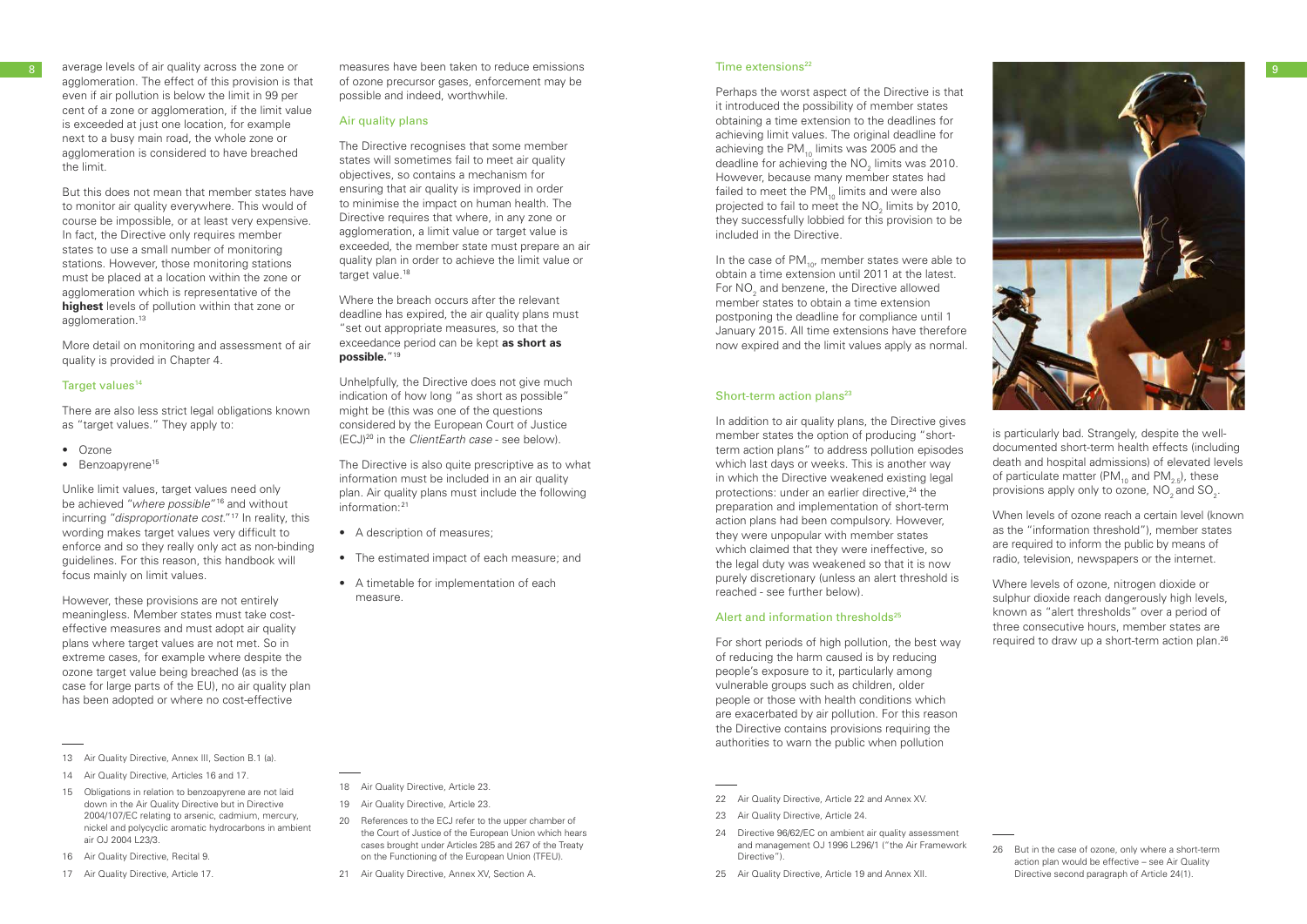### **10** The right to clean air in the European Court **of Justice**

The European Court of Justice (ECJ) has made a number of important rulings on the legal meaning and effect of limit values. These rulings have given rise to the principle that we have a right to clean air in EU law. The Court has repeatedly held that limit values confer certain rights on EU citizens, which are enforceable before national courts.

### *Commission v Germany*<sup>27</sup>

The right to clean air has its origins in this 1991 case, which concerned Germany's failure to comply with one of the first EU air quality directives, which laid down limit values for levels of lead in ambient air. The ECJ held that because the limit values were imposed specifically to protect human health, it meant that whenever they are exceeded, "*persons concerned must be in a position to rely on mandatory rules in order to be able to assert their rights".* This implied that people could go to court to enforce their right to clean air.

### The *Janecek* case<sup>28</sup>

This was a landmark ruling and one of the most important environmental cases in recent years. It established not only that citizens had the right to go to court to enforce limit values (the right of standing), but also a right to a plan (the right to a legal remedy) and the right to demand judicial scrutiny of that plan (the right to substantive review).

This idea lay largely dormant for 15 years until the *Janecek* case in 2007. Dieter Janecek was the resident of a highly polluted street in Munich who took legal action in relation to breaches of the limit values for  $PM_{10}$ . The case was eventually referred to the ECJ, which held that:

*"... natural or legal persons directly concerned by a risk that the limit values or alert thresholds may be exceeded must be in a position to require the competent authorities to draw up an action plan where such a risk exists, if necessary by bringing an action before the competent courts."*

- 29 The Air Framework Directive, note 24 above.
- 30 Air Quality Directive, Article 24.
- 31 Air Quality Directive, Article 23.
- 32 Air Framework Directive, Article 8(3)
- 33 Case C-68/11 *Commission v Italy* (not yet published), at paragraphs 58-66. See also Case C-337/89 *Commission v UK* [1992] ECR-I 6103 (drinking water), Case C-56/90 *Commission v UK* [1993] ECR-I 4109 (bathing water).
- 34 Ibid at paragraph 63

The *Janecek* case and the four judgments in cases<sup>35</sup> brought by the Commission against member states all concerned obligations under earlier air quality directives.<sup>36</sup>

The *ClientEarth* case<sup>37</sup> was the first ECJ ruling on the Directive. This case was originally brought by ClientEarth against the UK government for failure to comply with limit values for  $\mathsf{NO}_2$  in 16 zones and agglomerations. The UK's air quality plans showed that these limits would not be achieved until 2020, or in the case of London, 2025. ClientEarth brought a legal challenge before the national courts, on the grounds that the Directive required compliance no later than 2015.38

Unfortunately, the court held that such plans only had to ensure a gradual return to compliance with limit values. However, the *Janecek* case was a ruling on obligations laid down by an earlier version of the Directive.<sup>29</sup> The plans under discussion in that case were "shortterm action plans". Although the Directive weakened the provisions regarding short-term action plans by making them optional rather than compulsory,30 it introduced the new concept of an "air quality plan"<sup>31</sup> which was much more demanding than the equivalent requirements for "plans or programmes" under the earlier Air Framework Directive.32 In particular, it required air quality plans to keep the exceedance period "as short as possible." The inclusion of this wording in the Directive was a direct response by the Commission to the judgment in *Janecek*. The significance of this wording will be fully considered in later chapters but for now it suffices to say that it means more than the gradual return required by the ruling in *Janecek*.

### *Commission v Italy*

The ECJ has repeatedly ruled that limit values impose an absolute duty on member states to comply with limits by the relevant deadline. So it is no excuse if a limit value is breached because of technical, financial or administrative difficulties. This principle was applied in the specific context of air quality in the case of *Commission v Italy*.<sup>33</sup> Italy had argued that it could not possibly have achieved the PM<sub>10</sub> limit values because of various technical difficulties, including unfavourable weather conditions and the fact that EU policies had failed to deliver the expected reductions in  $PM_{10}$  precursors. These excuses were not accepted by the ECJ, which stated that "it is irrelevant whether the failure to fulfil obligations is the result of intention or negligence on the part of the member state responsible, or of technical difficulties encountered by it."34

### The *ClientEarth* case

The UK's response was that it was not possible to achieve compliance by 2015, due to a number of factors beyond its control, and so it could not apply for a time extension.<sup>39</sup> Instead, the plans had been prepared in order to comply with the Directive's requirement that air quality plans must contain measures to ensure the limits are achieved in the shortest time possible".40 2020/2025 was therefore the "shortest time possible" for these purposes. The UK subsequently published revised projections showing that the plans would in fact not achieve compliance until after 2030 in some zones

ClientEarth's case was dismissed at first instance by the High Court and again by the Court of Appeal. An appeal was then made to the UK Supreme Court - the highest court in the UK. The Supreme Court allowed part of the appeal, making a declaration that the UK was in breach of its EU obligations by failing to ensure

- 36 Directive 1999/30/EC relating to limit values for sulphur dioxide, nitrogen dioxide and oxides of nitrogen, particulate matter and lead in ambient air OJ 1999 L163/1.
- 37 Case C-404/13 *R (on the application of ClientEarth) v Secretary of State for Environment, Food and Rural Affairs*.
- 38 Either in accordance with Article 22, where a time extension is sought, or in accordance with Article 23 i.e. "in the shortest time possible" cannot logically be later than 2015.
- 39 In accordance with the Air Quality Directive, Article 22.
- 40 In accordance with the Air Quality Directive, Article 23.

that limit values were achieved throughout all zones and agglomerations.

It then referred a number of questions of interpretation of EU law to the ECJ using the "preliminary reference procedure." This procedure allows national courts to suspend proceedings while the ECJ makes a preliminary ruling on the relevant questions of EU law.<sup>41</sup> It is intended to ensure that national courts in different member states are applying EU law consistently. The ECJ's ruling is binding not only on the referring court but also on the domestic courts in the 28 other member states.

The questions referred can be summarised as follows:

- 1. Where a member state fails to comply with a limit value by the original deadline, is it required to apply for a time extension?
- 2. In what circumstances can it be exempted from this requirement?
- 3. What does the Directive mean when it states that air quality plans must contain measures to achieve limit values "in the shortest time possible"?



*UK Supreme Court*

<sup>27</sup> Case C-59/89 *Commission v Germany* [1991] ECR-I 2626, at paragraph 22.

<sup>28</sup> Case C-237/07 *Janecek v Freistaat Bayern* [2008] ECR I-6221 at paragraph 39.

<sup>35</sup> In addition to *Commission v Italy*, note 33 above, the ECJ has given judgment in Case C-479/10 *Commission v Sweden* [2011] ECR-I 70, Case C-34/11 *Commission v Portugal* (not yet published) and C- 365/10 *Commission v Slovenia* [2011] ECR-I 40.

<sup>41</sup> The preliminary reference procedure is laid down in the Treaty on the Functioning of the European Union (TFEU), Article 267. Where the national court is the highest court in the land i.e. a court to which there is no recourse to appeal, it must make use of this procedure unless the provision in question is "acte clair" i.e. so obvious as to leave no room for doubt (see Case C-283/81 *CILFIT and Lanificio di Gavardo SpA v Ministry of Health* [1982] ECR-I 3415 ). This principle is often misused by national courts to avoid making preliminary references.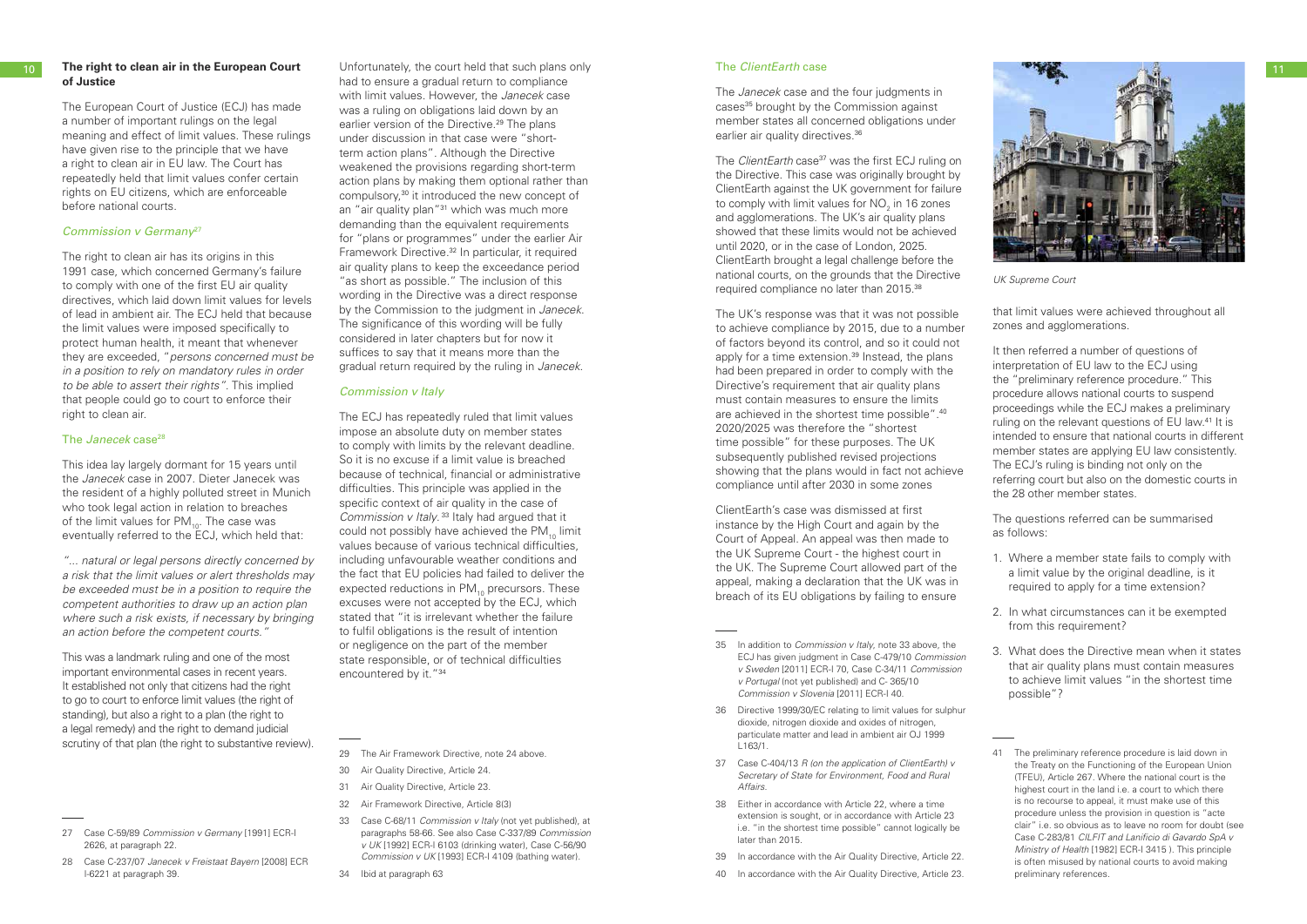12 4. What remedies should national courts provide have a right to demand that the relevant **The right to clean air -** • Inadequate air quality monitoring, where a member state has failed to comply with the Directive (for example by failing to meet limit values)?

The ECJ ruled on these questions in November 2014. It restated the legally binding nature of air quality limits and ruled that national courts are obliged to provide a remedy where these are breached. While national courts could determine exactly what kind of remedies to give, they must be sufficient to ensure that the responsible authorities establish a plan which meets the requirements of the Directive.

The ECJ did not give much guidance on the meaning of "as short as possible," leaving it to national courts to scrutinise plans to determine whether they were really achieving compliance in an acceptable timeframe. Crucially, however, the ruling did make clear that plans must achieve more than the "gradual return" envisaged in Janecek.

In April 2015, the case returned to the UK Supreme Court for it to apply the ECJ's judgment to the facts in the case and determine what action to take. The Court unanimously ruled in favour of ClientEarth and issued a mandatory order requiring the UK government to prepare new air quality plans by the end of 2015. The implications of the ClientEarth are discussed below.42

### **The right to clean air – a summary**

The *ClientEarth* ruling marks a major step forward in the development of the right to clean air which was first established in Janecek. The right to clean air in EU law can be summarised as follows:

- We have a right to breathe air that meets EU limit values.
- Where air does not meet these limits, we

have a right to demand that the relevant authorities prepare an air quality plan to ensure they are achieved, if necessary by taking legal action before national courts.

- Member states are under an obligation of result to achieve compliance with the limit values. This means that the air quality plan must contain all the measures necessary to secure compliance.
- That plan must contain measures to achieve the limits in the shortest time possible, not merely a "gradual return" to compliance.
- The national court must review the content of the plan to ensure that the measures included are sufficient.
- Practical, financial, technical or other difficulties in achieving limit values are not relevant.

This is all very well in theory but the reality for millions of people throughout Europe is that their right to clean air is violated, often on a daily basis, and yet too often no action is taken. There is an old legal maxim that "there is no right without a remedy" and this applies equally to the right to clean air: we can talk all we like about the right to clean air but if there is no remedy available to guarantee it, it is of little interest to anyone other than law students and academics.

- Inadequate air quality monitoring, for example insufficient numbers of, inappropriately located or old and unreliable monitoring stations.
- Inconsistency between "official" air quality data and other "unofficial" data. For example in Belgium, the official data which the Government uses to report to the Commission show that Brussels has almost achieved compliance with the  $PM_{10}$  limits; however citizens have raised concerns about the lack of  $PM_{10}$  monitoring stations in some of the busiest and most polluted roads (such as, Arts-Loi, Rue Belliard, and Avenue de la Couronne).
- Lack of up-to-date information, with data published a long time after breaches of limit values have occurred. Statistics on breaches of limit values are often not made publically available until they are reported to the Commission, for which the Directive allows nine months after the end of the calendar year.<sup>44</sup>
- Information presented in highly technical formats such as spreadsheets containing "raw" data.
- Information and alert warnings not being given. For example, during the London Olympic Games the UK government failed to issue smog warnings, despite levels of ozone exceeding the information threshold on several occasions.<sup>45</sup>
- Lack of information on the status of implementation of the measures announced in the air quality plans.
- Lack of information about the effects of proposed developments on local air quality.

In the next chapter we will explore some of the reasons why it is so difficult to access our right to clean air, before going on to look at some possible solutions provided by EU and international law.

# the reality



This chapter will explore some of the typical problems faced by EU citizens when trying to uphold their right to clean air. This draws on two main sources. First, a study conducted by Professor Jan Darpö, Uppsala University, Sweden, on the implementation of the Aarhus Convention in the 28 FU member states 43 Second, a questionnaire conducted specifically for this project and responded to by NGOs in ten EU member states, specifically on questions of air quality.

Although the specific details vary from country to country, some common problems emerge. These can be broadly categorised under the following headings:

- Inadequate information
- Inadequate air quality plans
- Lack of access to justice

### **Lack of information**

The notion that we have a right to clean air depends on the availability of accurate air quality data. However, in many member states, such information is not freely available. Some common problems included:



<sup>44</sup> Air Quality Directive, Article 27(2).

<sup>42</sup> The implications of the decisions of the ECJ and the UK Supreme Court in the ClientEarth case are further discussed, respectively, in A Andrews, The right to clean air in the ClientEarth case: http://documents. clientearth.org/download/6640/ and in A Andrews, The UK Supreme Court ruling in the ClientEarth case: Consequences and next steps: http://documents. clientearth.org/wp-content/uploads/library/2015-09-17 the-uk-supreme-court-ruling-in-the-clientearth-caseconsequences-and-next-steps-ce-en.pdf

<sup>43</sup> J Darpö 'Effective Justice? Synthesis report of the study on the implementation of Articles 9.3 and 9.4 of the Aarhus Convention in Seventeen of the member states of the European Union' (Report) (11 October 2013): http://ec.europa.eu/environment/aarhus/pdf/ synthesis%20report%20on%20access%20to%20 justice.pdf

<sup>45</sup> http://cleanairinlondon.org/olympics/government-issystematically-hiding-smog-episodes-60-years-after-thegreat-smog/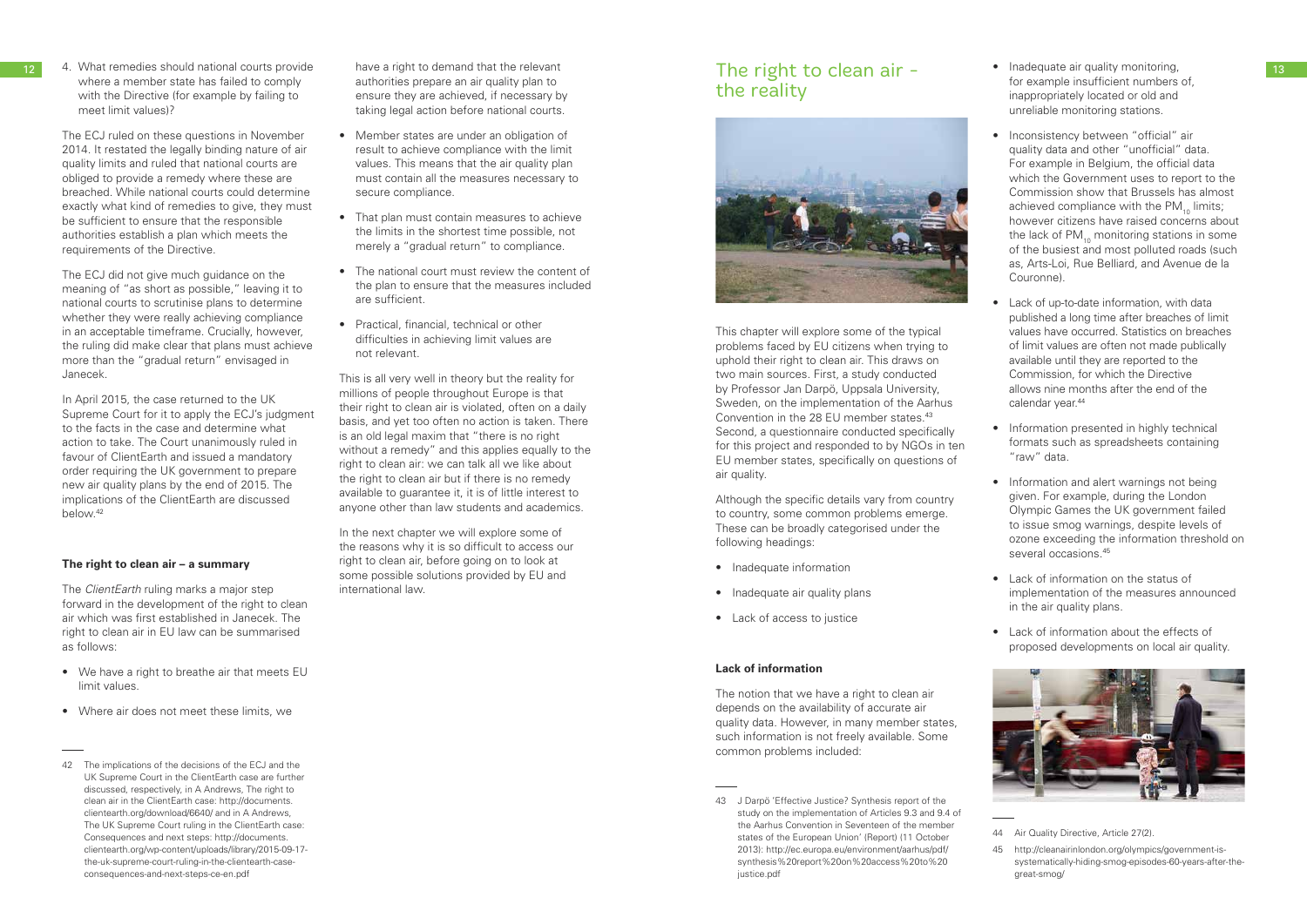In most zones and agglomerations where there is a problem with air quality there is already an air quality plan in place. However, the problem is usually that the plan is inadequate or has not been implemented. Common problems with air quality plans include:

- Measures are inadequate to improve air quality within a reasonable time-frame.
- Measures are not implemented, or are delayed.
- Measures are not supported by adequate information, so any assessment of whether they will be effective is impossible.
- Plans are several years old and have not been updated despite continuing air quality problems.
- Citizens and NGOs are not given adequate opportunities to participate in the formulation of air quality plans – either no consultation takes place, or consultation is merely a token gesture – with views not taken into consideration.

### **Access to justice**

In theory, wherever air quality laws are broken, citizens and NGOs have the right to go to court. However, in practice, national rules and procedures often make it difficult for citizens to access the courts to uphold their right to clean air. Most commonly:

- 14 **Air quality plans 15 Air quality plans 15** some national courts look only at whether the public authorities have followed the correct rules and procedures. For example, the court will check that the authorities have properly adopted a plan, but will not review the substance of the plan in order to check that the measures it contains are adequate.
	- The need for there to be an "administrative decision" to challenge - making it difficult or impossible to challenge omissions i.e. failures by the authorities to take positive action to improve air quality.

Despite these obstacles, NGOs and citizens are increasingly taking to the courts to successfully defend their right to clean air.<sup>46</sup>



- Restrictive standing rules individuals and, more frequently, NGOs are denied the right to access the courts.
- The high cost of bringing legal action the cost of legal fees, including in some cases the risk of paying for the defendant's legal fees if the challenge is unsuccessful, is a major deterrent to taking legal action.
- Delays in legal proceedings legal actions can take several years to reach a conclusion.
- The unavailability of effective judicial remedies - some national courts are reluctant or unable to force authorities to take action, relying instead on non-binding declarations or merely requiring the relevant authority to reconsider the disputed decision.

### **Solutions in EU law**

46 Summaries and relevant documents for some of these cases can be found at: http://legal.cleanair-europe.org/ legal/

*European Parliament, Strasbourg*

### **Clean air cases in the EU**

### **Italy**

Genitori Antismog have brought a series of cases relating to pollution in Milan, most recently a 2012 case against the government of Lombardy for failing to tackle  $\mathsf{NO}_2$  in Milan. The court ordered it to produce an air quality plan within 60 days.

### **France**

Since 2006, French NGOs have brought local and national cases. French courts have so far refused to grant a remedy against the breaches of the Air Quality Directive.

### **UK**

ClientEarth's case against the UK Government for failing to meet  $NO<sub>2</sub>$  limits in 16 zones resulted in the Supreme Court declaring that the UK was in breach of EU law and ordering the adoption of new air quality plans by the end of the year 2015.

### **Germany**

It started in 2005 with the Janecek case. Since then there have been 12 cases brought by German citizens and NGOs, many of which have resulted in new measures such as low emission zones. In November 2015, Deutsche Umwelthilfe, with support from ClientEarth, launched a further 12 cases over breaches of limits.

### **Czech Republic**

In 2011, a citizen brought a case asking for an air quality plan to achieve compliance with the  $PM_{10}$ limit. The administrative court recognised the citizen's right of standing and declared that the government was in breach of EU law.



### **Austria**

Since 2005, Austrian citizens and NGOs have brought four cases. One granted an Austrian citizen the right to request the improvement of the air quality plan in Graz; one granted NGO Ökobüro the right of standing to enforce the Air Quality Directive in Austria.

1 Relating to pollution in Munich (3 cases), Berlin, Hannover, Wiesbaden, Mainz, Darmstadt, Reutlingen, Hamburg, Offenbach, Limburg.

2 ÖKOBÜRO, Greenpeace, GLOBAL 2000, VCÖ, ÄrztInnen für eine gesunde Umwelt.

3 For more information on Austrian cases see http://legal. cleanair-europe.org/en/legal/austria/lawsuits-and-decisions/

In 2008 the Swedish Society for Nature Conservation (SSNC) brought a case against the City of Stockholm for failing to take measures included in its air quality plan. Despite a 2012 court ruling in SSNC's favour, the lack of any effective remedy has allowed the city to continue to delay taking action.

### **Portugal**

In 2015, NGO Quercus brought two cases to enforce the right to clean air in Portugal. These actions aim at improving air quality plans in Lisbon and Porto and forcing the adoption of plans in Braga and the North Region.

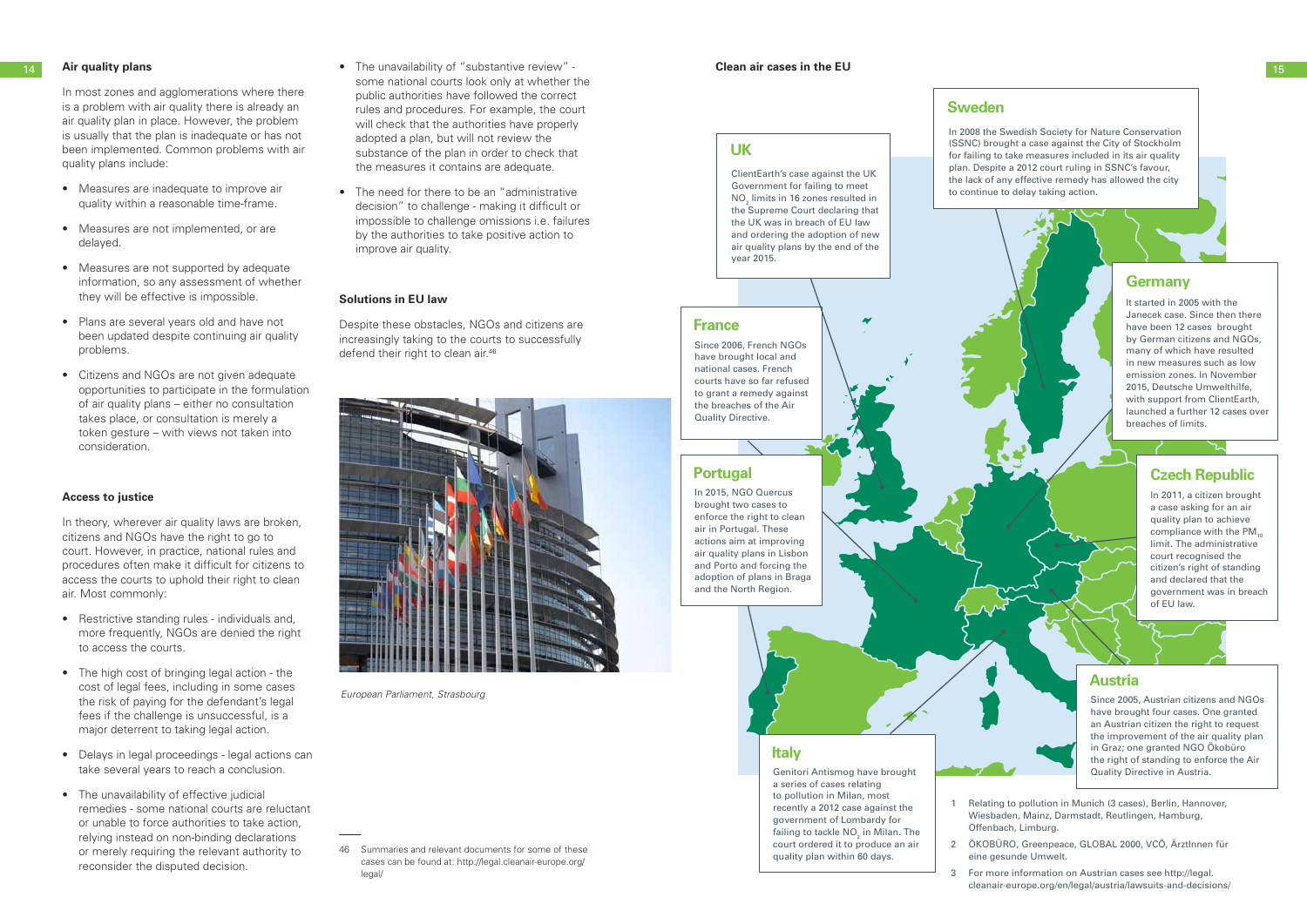started two legal actions to enforce the right to clean air in Portugal. These actions aim at improving the existing air quality plans in Lisbon and Porto and at forcing the adoption of air quality plans in Braga and in the North Region.

All these cases relied on EU law before national courts. The "supremacy" of EU law means that domestic courts are obliged to give effect to it, even if this involves setting aside incompatible national laws. In addition, domestic courts must give effect to EU law rights, such as the right to clean air, by providing effective remedies.

The EU and each member state are party to an international treaty known as the Aarhus Convention.47 The "Aarhus Convention" is based on the principle that we have a right to a healthy environment, and a duty as citizens to protect the environment, which is obviously not capable of defending itself in court. It therefore gives us "procedural rights" which help us to assert our rights to a healthy environment:

- The right to access information;
- The right to participate in the formulation of plans relating to the environment; and
- The right to go to court to challenge breaches of environmental law.



*"To be able to assert this right and observe this duty, citizens must have access to information, be entitled to participate in decision-making and have access to justice in environmental matters, and acknowledging in this regard that citizens may need assistance in order to exercise their rights."*

So the Aarhus Convention guarantees three basic procedural rights which are deemed essential to accessing our right to a healthy environment:

This provides campaigners and lawyers with a "toolkit" of procedures that can be used to help overcome some of the common obstacles which stand in the way of our right to clean air. The following chapters will show how each of these three Aarhus "pillars" can help in upholding the right to clean air.



There have been several cases where NGOs and citizens have gone to court to successfully defend their right to clean air

*Figure 1*

# information on air quality

The right to access information about air quality is a precondition to the right to clean air: unless people know that there is an air quality problem, understand the risk it poses to their health and are informed about what measures are being taken to improve it, they are powerless to take action.

The Directive requires member states to provide the public with some information about air quality. However, as we will see in the first part of this chapter, these provisions are quite weak and, as we discussed above, many member states even fail to comply with these minimal requirements. The second part of this chapter will therefore show how EU law based on the Aarhus Convention can be used to access information about air quality, together with some practical tips on how this can be used to support campaigns and put pressure on the responsible authorities to improve air quality.

### **The Air Quality Directive**

### General

The Directive lays down rules on how information is provided to the public.48 It requires that the public, including environmental organisations, consumer organisations and organisations representing the interests of sensitive populations are informed **adequately** and **in good time** of:

- levels of ambient air quality;
- whether any time extensions have been granted; and
- air quality plans.

Further, the information must be provided:

- free of charge; and
- by means of any easily accessible media (which could include the internet, although this is not specifically required).

In addition, member states must publish an annual report summarising, for all pollutants:

- breaches of limit values and other objectives such as target values; and
- the effects of these breaches, for example on human health.

So the Directive requires member states to provide some very basic information about air quality to the public. However, member states are given very wide discretion as to what information to provide and when and how to provide it. The result is usually that too little information is provided, and/or is provided too late to be useful.

The Directive also lays down rules on how information is provided to the Commission.49 In particular, member states must provide the Commission with information on which zones and agglomerations have breached objectives. no later than **nine months** after the end of each year. This information is of critical importance as it is the information on which the Commission bases its infringement cases against member states (see chapter 7). It is also the easiest data with which to base any national proceedings. as its accuracy cannot be disputed by the authorities, given that it is their own data.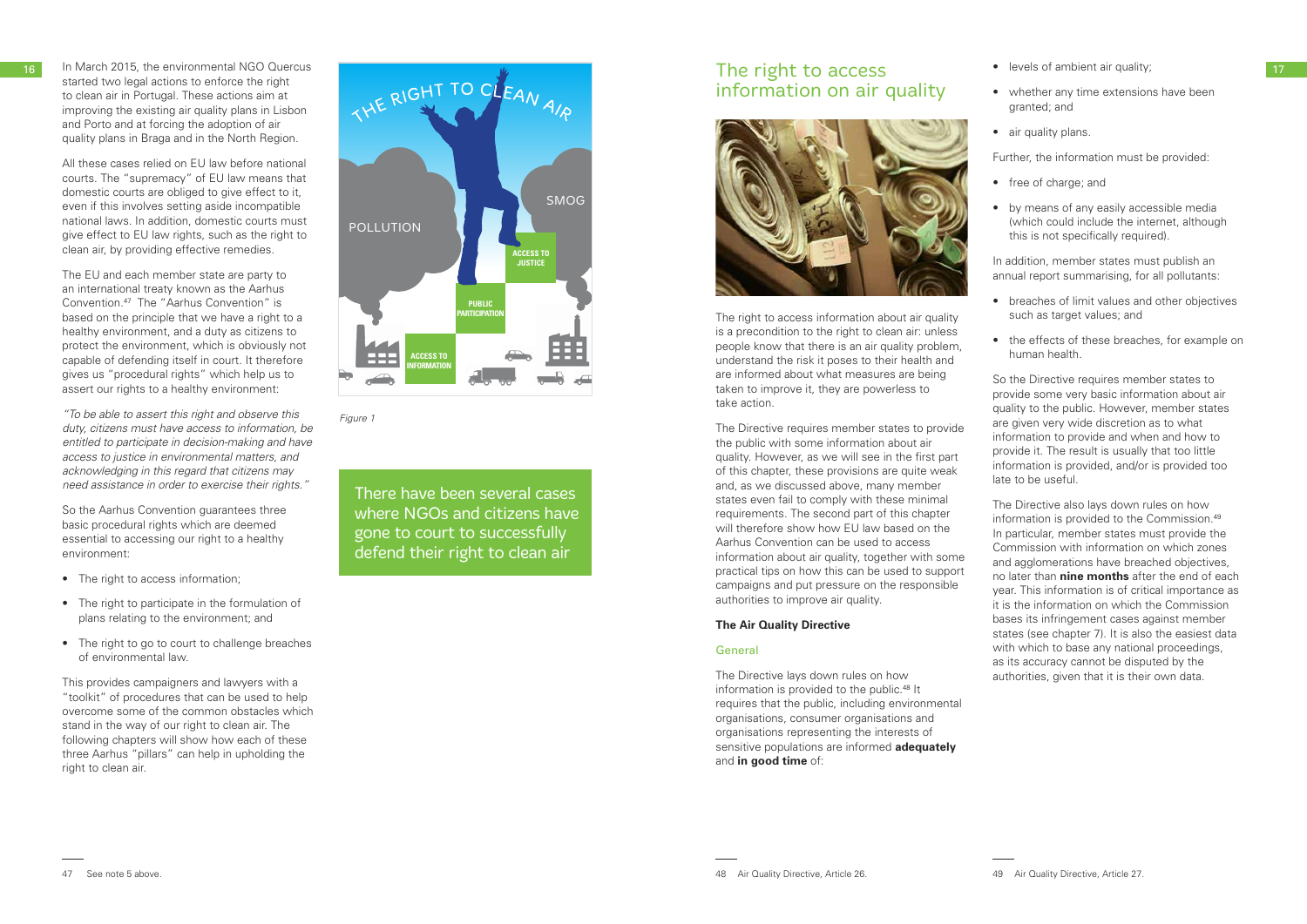The Directive lays down rules on:

- the minimum number of monitoring stations; and
- where they must be located.

These rules on monitoring and assessment, while very complex, are insufficient to ensure full and accurate assessment of air quality.

As explained above, monitoring stations are to be sited at locations which are representative of the highest levels of pollution in a zone or agglomeration. However, in practice, this provision is often ignored or abused by member states. Monitoring stations are frequently sited in areas which do not have the highest levels of pollution. In an extreme example of this, the Mayor of Madrid was found to have intentionally moved monitoring equipment away from busy roads and into parks in order to falsely claim that air quality had improved.<sup>51</sup> More commonly, member states fail to publish or report data from unofficial monitoring sites that are not part of their official network. Often this will be justified on the basis that the unofficial data does not meet the very detailed siting requirements of the Directive, for example because the monitoring station is too close to a road junction.

18 Monitoring and assessment <sup>50</sup> **Exercise Set Access** of limit values. While the Commission The Convention also stresses the importance of Cost-benefit and other economic analyses 19 breaches of limit values. While the Commission will take into account information provided by citizens and NGOs which contradicts the official data and may ask the member state to explain these discrepancies, it would never bring infringement cases based solely on unofficial data. This is rather like the police only being able to prosecute a criminal where they have made a signed confession, even where there are several eye-witnesses to the crime.

These problems arise in part because the Directive does not require sufficient monitoring stations, allowing member states to use modelling techniques to supplement monitoring data. While modelling provides useful supplemental information and reduces the need for expensive monitoring stations, it is not always accurate and is open to manipulation by member states. Models are only as accurate as the data that you put in them (a phenomenon known by the acronym "RIRO" - rubbish in, rubbish out). Consequently, if you underestimate the number and type of vehicles on the road, how far they travel and the amount of pollution they emit, then the model will show that air quality is better than it really is.

These problems are compounded by the fact that the Commission has no powers of inspection, so is completely reliant on member states to provide it with information about

The Aarhus Convention recognises that access to information is an essential prerequisite to the right to live in a healthy environment. Further, it acknowledges that public authorities hold environmental information on behalf of the public - so really it is "our" information, not "theirs".

### **What can you do?**

### Inform the Commission

If you think that there are insufficient numbers of monitoring stations, that they are inappropriately placed (for example they are not representative of the worst levels of air quality) or that data is not being properly reported (for example where data collected from other reliable sources contradicts the official data), then you should notify the Commission (see further at chapter 7 for guidance on how to do this). While the Commission has limited resources and cannot investigate every complaint, it will usually take a keen interest if there are signs that a member state is not being completely honest with it. While ultimately it has to rely on the data provided by the member state, it will usually ask officials to explain any discrepancies, particularly where it has already opened infringement proceedings against it.

- Where the request is submitted to the wrong public authority (but if this is the case the recipient must either transfer the request to the correct authority or inform the applicant of the correct public authority).
- Where the request is "manifestly unreasonable";
- Where the request is formulated in too general a manner;
- Where the request concerns material in the course of completion (in which case they must tell you who is completing it and when it will be completed by);
- Where the request concerns internal communications;
- Where disclosure would adversely affect confidentiality of the proceedings of public authorities, international relations, the confidentiality of commercial or industrial information, intellectual property rights, the confidentiality of personal data.<sup>56</sup>

Breaches of any of the information provisions of the Directive could also form the basis of legal action before national courts (see chapter 6).

### Make an information request

The Aarhus Convention offers another solution to the problem of inadequate information. The Convention guarantees rights of access to environmental information which go further than the relatively weak provisions found in the Directive. You can make use of these provisions to request any missing information which can be useful in raising awareness, informing the Commission or even bringing legal action before national courts.

widespread public awareness of environmental issues. It therefore imposes an obligation on public authorities to actively disseminate "environmental information" and also to make such information available to the public where it is requested. <sup>52</sup>

These provisions are implemented in the EU through the Environmental Information Directive.<sup>53</sup> This means that each EU member state must have passed new national laws, or adapted existing laws, to ensure they comply with this Directive. If the national laws are not consistent with the directive, national judges are required by EU law to ignore them.

### *Key provisions*

Where a request for environmental information is made, the information shall be provided as soon as possible and no later than **one month** after being received.<sup>54</sup> Where the volume and complexity of the information requested is such that it is not possible to provide it within one month, the applicant must be notified and the information must be provided no later than **two months** after receipt of the request.

"Environmental Information" is defined very broadly,55 and includes any information, whether in written, visual, aural, electronic or any other material form, relating to:

- The state of elements of the environment (including the air and the atmosphere)
- Factors, such as substances, energy, noise and radiation affecting those elements and emissions, discharges and other releases into the environment;
- Activities or measures, including administrative measures, environmental agreements, policies, legislation, plans and programmes, affecting or likely to affect those elements of the environment above;
- Reports on the implementation of environmental legislation;

55 Environmental Information Directive, Article 2(1).

- Cost-benefit and other economic analyses and assumptions used in environmental decision-making; and
- The state of human health and safety, conditions of human life, cultural sites and built structures which might be affected by the state of the elements of the environment or, through these elements, by the factors, activities or measures.

So almost any information you can think of relating to air quality would be covered by this definition, such as data on pollution levels, numbers of premature deaths and hospital admissions caused by air pollution, cost-benefit analysis of air pollution measures and technical analysis of air quality plans.

### *Exemptions*

*There are some limited circumstances in which the information can be withheld:* 

<sup>50</sup> Air Quality Directive, Articles 5-11.

<sup>51</sup> Financial Times "Madrid mayor red faced over green campaign" 4 February 2011.

<sup>52</sup> The Aarhus Convention, Article 7.

<sup>53</sup> Directive 2003/4/EC on public access to environmental information and repealing Council Directive 90/313/EEC OJ 2003 L41/26.

<sup>54</sup> Environmental Information Directive, Article 3.

<sup>56</sup> These are just some of the more common examples which are often used to refuse disclosure of information. See Article 4(2) of the Environmental Information Directive for the full list.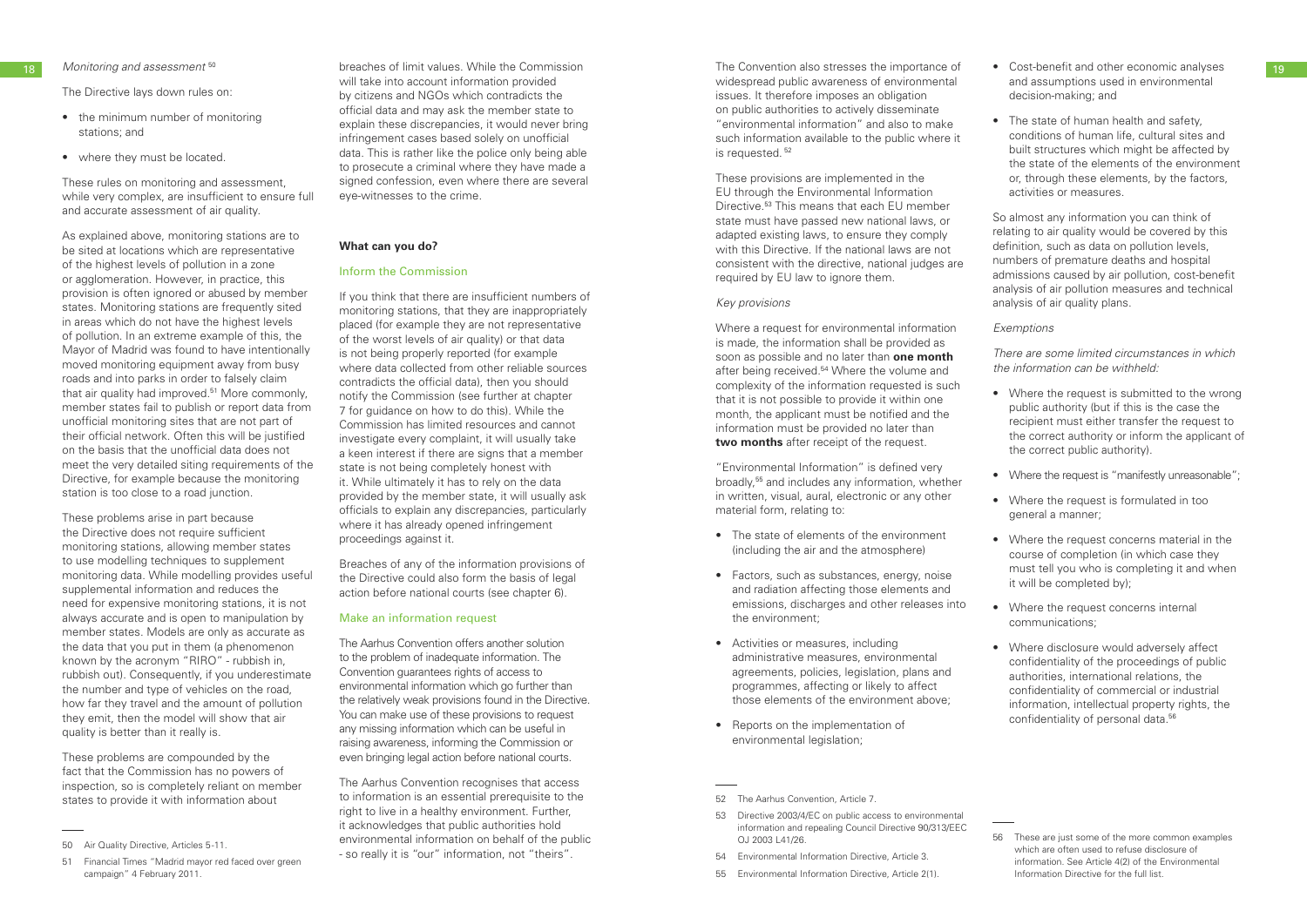### CASE STUDY

- There is a huge body of case law concerning how these exemptions can be used. A detailed discussion of this is beyond the scope of this handbook. However, there are two broad
- principles that can be extracted: Exemptions must be interpreted restrictively i.e. in such a way as to favour access to information.
- Some of the exemptions are not available where the request relates to information on emissions into the environment. This is particularly important in the context of air quality, where many requests could be characterised in this way.

These rights of access to information are supported by quite strong provisions which guarantee a right to administrative and judicial review.57 So if your request for information is ignored, wrongfully refused (either in full or in part), or inadequately answered you have a right to access a quick and inexpensive procedure in which the authority is required to reconsider its decision.

In addition to this procedure, you must also have access to a review procedure before a court of law or another independent and impartial body established by law (such as a tribunal), in which the decision can be reviewed. So ultimately, if you are refused information, you could go to court to demand that it is disclosed. See further Chapter "Access to Justice I – enforcement in national courts."

### Practical tips on using environmental information requests

Environmental information requests can be an enormously useful weapon in the air quality campaigner's armoury and crucially, they are free or very low cost. The information can be very useful in supporting campaigns, informing the public, the media and politicians. Journalists in particular are always looking for a "scoop" (an exclusive story) - so if you can get hold of previously secret information, then this can often result in media coverage (see case study: Clean Air in London)

20 The following is a list of information that the Make sure you are sending the request to the 21 **The following is a list of information that you should check, and if it is not publically available, formally request it from the relevant authorities under the Environmental Information Directive:**

- The annual compliance report<sup>58</sup>
- Details of breaches of limit values and other objectives (target values, long-term objective for ozone).
- Is an air quality plan in place for all zones in which limit values have not been achieved?
- $\triangleright$  By what date does the air quality plan achieve compliance?
- $\triangledown$  Health impacts how many premature deaths, hospital admissions, years of life lost are attributable to the levels of air pollution in your country, region, town or city?

The campaign "Clean Air in London" (CAL) has been very successful at using environmental information requests to generate media coverage and raise the profile of air quality issues. For example, in 2013, Clean Air in London submitted requests for details of emissions of diesel exhaust for every road in London carrying an average of 10,000 vehicles per day. The Mayor declined these requests at first, but CAL sought an " internal review " of the refusal. The Mayor eventually released the information, which was used by CAL to identify the top five most polluted roads in London. This generated a great deal of media coverage and was taken up by local politicians: http://cleanairinlondon. org/sources/carcinogenic-diesel-exhaustdisclosed-for-every-significant-road-inlondon/#sthash.yk4pBGFf.dpuf

In 2014 a request was made by the Sunday Times for a list of the 50 locations in the UK with the highest levels of  $\mathsf{NO}_{2'}$  following the previous week's announcement that the Commission was taking infringement action against the UK for breaching NO $_{\textrm{\tiny{2}}}$  limits. The results showed that the worst location was located just next to Buckingham Palace. This story was subsequently taken up by almost every other news outlet, resulting in one of the widest coverage of air quality issues in the UK in recent decades.



*Air pollution makes headlines in Daily Mail, The Sunday Times and The Independent*

This is only a very basic list, most of which is either explicitly or implicitly required by the Air Quality Directive. An environmental information request need not be limited to this information - as the case studies above demonstrate. Be creative. Try to think what information would be particularly useful, interesting or likely to put maximum pressure on the relevant authorities to take action.

If the public body does not want to give you the information, it will try to refuse your request, or at least delay responding until the information is no longer useful. To minimise the risk of this, the following tips may be helpful:

- the public body which actually holds the information - this can save delays.
- Try to be as specific as possible so that your request isn't deemed to be "formulated in too general a manner".
- Make sure the information requested isn't covered by one of the exemptions. If you don't think it is, say so and explain why.
- Inform the media an environmental information request can be an extremely powerful campaigning tool, particularly if it results in media coverage.

An example of an environmental information request letter is included at Annex II.

Environmental information requests can be an enormously useful weapon in the air quality campaigner's armoury and crucially, they are free or very low cost

<sup>58</sup> As required by Articles 26 and 27 of the Air Quality **Directive**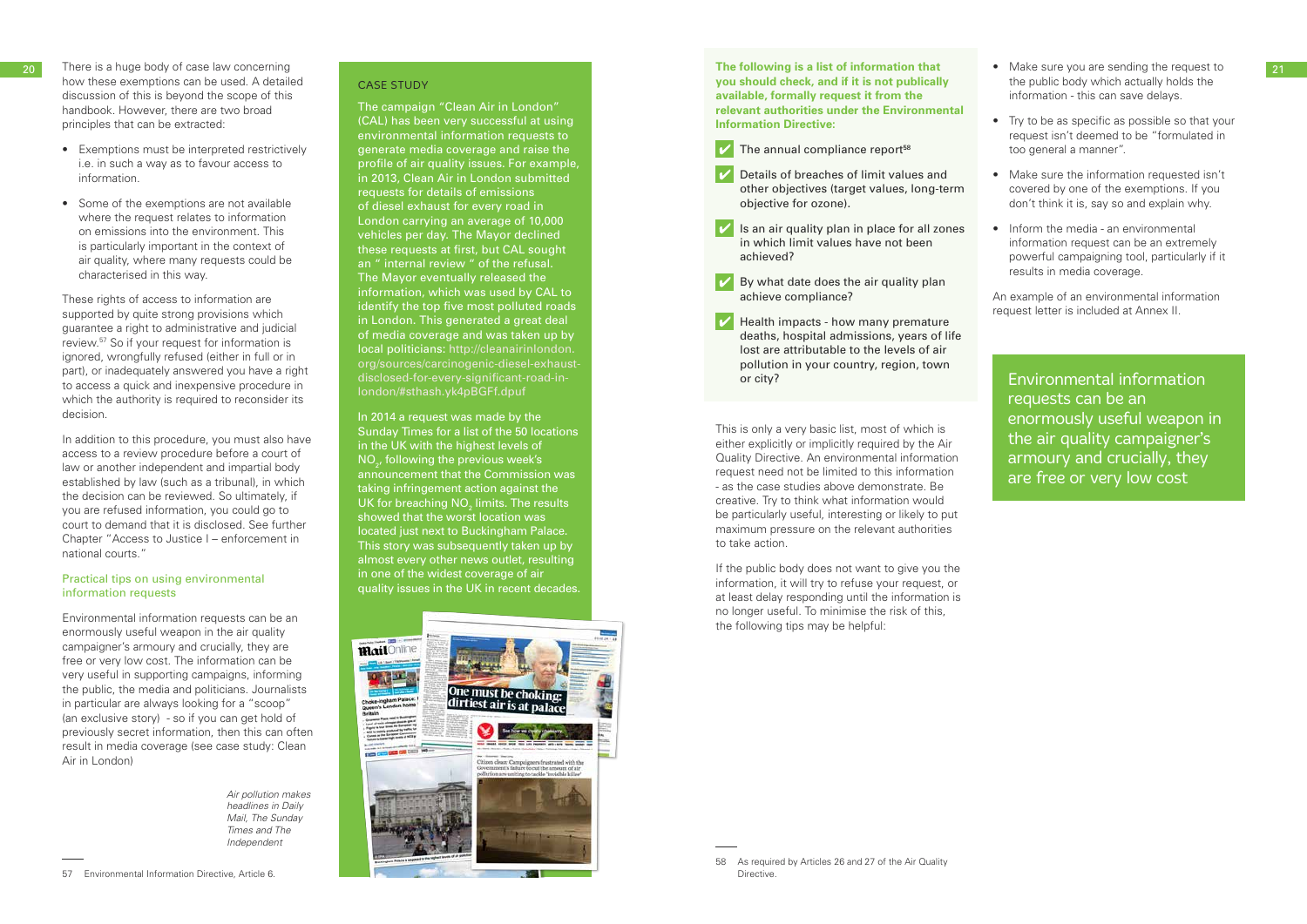### 22 The right to participate in decisions affecting air quality



As well as the right to access information about air quality, the Aarhus Convention also gives you the right to participate in decisions affecting the environment. In the context of air quality this arises in the right to participate in the formulation of air quality plans. However, it is also relevant to decisions on whether to approve certain projects or industrial activities which are likely to have a negative impact on air quality.

- Plans and programmes affecting the environment;
- Projects which are subject to Environmental Impact Assessments; and
- Industrial permits.

These rights have been implemented by the EU through the Public Participation Directive<sup>59</sup> which requires member states to provide for public participation in:

The Public Participation Directive requires member states to ensure that the "public" is given early and effective opportunities to participate in the preparation and modification or review of the plans or programmes required to be drawn up under a list of EU environmental directives.<sup>60</sup> One of the listed directives is the Air Framework Directive - one of the predecessors to the Air Quality Directive. The Air Framework Directive required member states to draw up "plans or programmes" for zones and agglomerations where air quality exceeded limit values.<sup>61</sup> The intention was that for all environmental directives proposed after the Public Participation Directive came into force, the Commission would automatically include provisions requiring public participation in plans and programmes.<sup>62</sup>

### **Participating in plans and programmes**

As discussed in Chapter 2, we have a right to an air quality plan. But we also have a right to participate in the formulation of that plan. Unfortunately, due to an oversight by the EU legislators, this right does not appear anywhere in the Directive. This has no doubt contributed to Air quality plans under the Air Quality Directive are the successors to the plans and programmes required by the Air Framework Directive. It was therefore clearly the EU legislator's intention that they be subject to the provisions of the Public Participation Directive. In addition, in the absence of EU legislation, member states are required to interpret national laws and procedures in such a way as to give effect to the Aarhus Convention, and therefore give individuals and environmental NGOs a right to participate in the formulation of air quality plans.<sup>63</sup>

the failure of the competent authorities in many member states to provide for public participation in the formulation of air quality plans. However, it is clear from the following analysis that such a right exists.

60 Public Participation Directive Article 2 and Annex I.

- 61 Air Framework Directive, Article 8(3).
- 62 See recital 10 to the Public Participation Directive: "Other relevant community legislation already provides for public participation in the preparation of plans and programmes and, for the future, public participation requirements in line with the Aarhus Convention will be incorporated into the relevant legislation from the outset."
- 63 See for example C-240/09 *Lesoochranárske zoskupenie VLK v Ministerstvo* životného *prostredia Slovenskej republiky* [2011] ECR I-1255 (the "Slovakian Bears" case).

So on this basis, individuals and NGOs have the right to participate in the formulation of air quality plans. What does this mean? The Public Participation Directive leaves it up to member states to decide on the detailed arrangements for public participation, but does lay down the following basic requirements:

### Who is entitled to participate?

The Public Participation Directive leaves considerable discretion to member states to decide who "the public" is for participating in plans and programmes:

"The public shall mean one or more natural or legal persons and, in accordance with national legislation or practice, their associations, organisations or groups."64

"member states shall identify the public entitled to participate... including relevant non-governmental organisations meeting any requirements imposed under national law, such as those promoting environmental protection."65

So the right of the individual to participate is clear. However, the rights of groups such as associations and NGOs are more complicated, as this depends on national laws. Unfortunately this means that member states can (and often do) decide to exclude groups on the basis of certain criteria such as the numbers of members they have or the length of time they have existed. However, there are limits to how far they can go in this respect. The ECJ has made a number of rulings that such provisions are illegal where they do not ensure that the provisions of EU law are made effective.

### Early and effective participation

Public participation must take place early, when all options are open and before any final decision is made on the content of the air quality plan or before a plan is submitted to the legislative bodies for adoption. In the case of a local authority, this means that participation must take place before the plan is submitted to the municipal council.

Participation must also be genuine and effective. This is much more than the right to merely be told that an air quality plan is being prepared and being asked for your views on it: there must be

65 Public Participation Directive, Article 2(3).

the possibility that your participation can actually influence the content of the plan. The relevant authorities must consider all the comments and opinions they receive before adopting the finalised air quality plan. Once they have made their final decision, they must make reasonable efforts to inform the public about it, giving the reasons and considerations upon which it was based.66 However, the authorities do not have to agree with the views expressed by the public you have a voice in the decision, but not a vote.



### Relevant information

The public must be informed of proposals for air quality plans and relevant information about such proposals must be made available, including information about the right to participate and the authority to which to submit comments and questions. In the context of air quality plans, relevant information would, as a minimum, include all the information required by the Directive, including:

- Detailed description of each measure;
- A detailed timetable for implementation of each measure; and

<sup>59</sup> Directive 2003/35/EC providing for public participation in respect of the drawing up of certain plans and programmes relating to the environment and amending with regard to public participation and access to justice Council Directives 85/337/EEC and 96/61/EC OJ 2003 L156/17.

<sup>64</sup> Public Participation Directive, Article 2(1).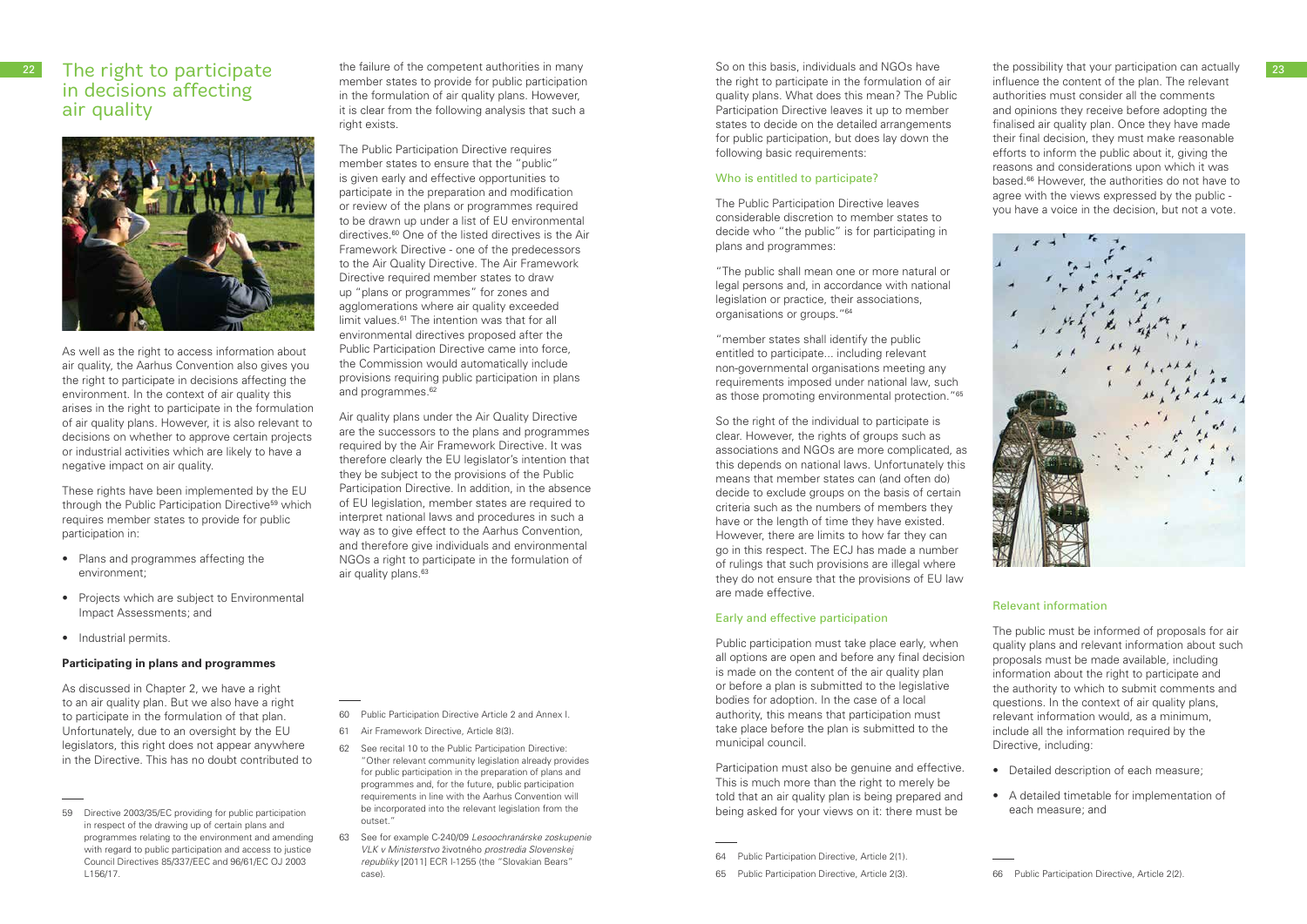• Estimates of the expected improvements in air quality that will result (including the date by which compliance with limit values is expected to be achieved).<sup>67</sup>

Other relevant information could include:<br>• Information about the health and

- environmental impacts resulting from the air quality plan, for example how many premature deaths, hospital admissions and so on, would be avoided as a result of the measures in the air quality plan;
- Economic analysis of the measures in the plan, including cost-benefit and costeffectiveness analysis;
- The underlying data such as emission factors, traffic statistics and any scientific or technical reports which have been used in the preparation of the plan;
- Alternatives which might exist, such as additional measures which have to be explored.

If insufficient information has been provided, you can make a request for such information under the Environmental Information Directive (see chapter 4). However, you will need to act quickly, as otherwise the information may not arrive until after the participation procedure has closed.

### Reasonable timeframes

Unfortunately, the Public Participation Directive does not lay down specific timeframes, but states that "reasonable time-frames shall be provided allowing sufficient time for each of the different stages of public participation..."<sup>68</sup> So what is "reasonable" is left up to the member state to decide.

The obligation to prepare air quality plans has existed for several years, so in most cases an air quality plan will already be in place. The opportunity for public participation will therefore usually arise in the context of modifying or updating an existing plan rather than preparing a plan for the first time. Crucially, the Public Participation Directive requires public participation not only in the preparation of air quality plans, but also where they are modified or reviewed.<sup>69</sup> Although the Air Quality Directive does not explicitly state that air quality plans must be regularly modified or reviewed, it is at least implicit that this is the case.

Given the complex and technical nature of air quality plans, considerable time is necessary to allow meaningful participation. However a common problem is that an unreasonably short period of time, for example one month, is given in which to provide comments. It is important that you insist in being allowed to participate "as early as possible" and when all options are still open, rather than only being allowed to participate at the very last moment. If you do not think that you have been given sufficient time to read the

The UK applied for a time extension for PM<sub>10</sub> for Greater London.

plan and all supporting information and provide detailed comments, it is a good idea to write to the competent authority as soon as possible and request more time, referring to the above provisions of the Public Participation Directive.

### Modification or review

The UK adjusted the plan to include a number of measures, including the use of "dust suppression." However, it did not consult the public on this adjusted plan.

Both are potentially highly significant for air pollution. While a full discussion of these directives (which are highly technical and the subject of a large body of case law) is beyond the scope of this manual, it is worth highlighting some key considerations that are particularly relevant in the air quality context.<sup>72</sup>

The time extension process will often result in the opportunity to participate in the modification of air quality plans. member states who applied for time extensions were required to prepare air quality plans for each zone/agglomeration containing measures to achieve compliance by the extended deadline. The Commission either approved time extensions, rejected them, or "conditionally approved" them. Where time extensions were conditionally approved, a common condition was a requirement to modify the air quality plan to ensure that it achieved limit values sooner, or to include additional measures where it was uncertain whether compliance would be achieved by the extended deadline.

Although the right of access to justice for air quality plans is provided for by the *Janecek* case, this does not fulfil the requirements of the Aarhus Convention that procedures be fair, equitable, timely and not prohibitively expensive.73 For this reason it may be easier to bring national legal action in relation to an EIA or IED decision which will worsen air quality than to challenge an air quality plan.

Where time extensions were rejected, member states must modify their air quality plans or risk infringement action by the Commission, or legal action by individuals or NGOs in national courts, so this process has led to further opportunities for public participation.

The Public Participation Directive requires public participation where air quality plans are modified or reviewed

### CASE STUDY

**ClientEarth v Secretary of State for Environment, Food and Rural Affairs**

The Commission raised no objections to the time extension notification on condition that the air quality plan for London was "adjusted" to include measures to be taken in the short-term to ensure that the limits were in fact met.

ClientEarth's argument was that either it was an adjustment of the plan, which was equivalent to "modification" and so public participation was required, or it wasn't an adjustment, in which case the UK had failed to comply with the conditions of the time extension and so that was invalid, and the UK was in breach of the Directive since 2005 (the original deadline for achieving  $PM_{10}$ limit values).

 This formed one of the two grounds in ClientEarth's case (the other being the failure of plans to achieve NO<sub>2</sub> limits until  $\frac{201}{201}$  and  $\frac{201}{201}$  at  $\frac{201}{201}$  and  $\frac{201}{201}$  at  $\frac{201}{201}$  and  $\frac{201}{201}$  and  $\frac{201}{201}$  and  $\frac{201}{201}$  and  $\frac{201}{201}$  and  $\frac{201}{201}$  and  $\frac{201}{201}$  and  $\frac{201}{201}$  and  $\frac{201$ case was due to be heard, Defra agreed to settle on this part of the claim and offered to hold a public consultation on the adjusted plan.



### **Participating in decisions on projects and permits**

In addition to requiring public participation in plans and programmes such as air quality plans, the Public Participation Directive also amended two EU environmental directives to ensure they comply with the Aarhus Convention:

- The Environmental Impact Assessment (EIA) Directive:<sup>70</sup> and
- The Integrated Pollution Prevention and Control Directive (IPPC) Directive, (which has now been replaced by the Industrial Emissions Directive (IED)<sup>71</sup>.

A key point to note is that the Public Participation Directive not only requires public participation in decisions subject to the EIA or IED, but it also guarantees rights of access to justice so that members of the public concerned can challenge those decisions. However, it does not require access to justice when it comes to plans and programmes.

- 71 Directive 96/61/EC concerning integrated pollution prevention and control OJ 1996 L257/26. This Directive was repealed and replaced by Directive 2010/75/ EU on industrial emissions OJ 2010, L 334/17. The participation rights were not changed in substance.
- 72 See further at http://ec.europa.eu/environment/eia/eialegalcontext.htm
- 73 Aarhus Convention, Article 9(4).

*Spraying dust suppressant, London*

<sup>67</sup> Air Quality Directive, Articles 22 and 23 and Annex XV.

<sup>68</sup> Public Participation Directive, Article 2(3).

<sup>69</sup> Public Participation Directive, Article 2(2).

<sup>70</sup> Directive 85/337/EEC on the assessment of the effects of certain public and private projects on the environment OJ 1985 L175/40. This directive has now been replaced – though not changed in its content - by Directive 2011/92/EU OJ 2012 L 26/11. Furthermore, the EIA Directive has been amended in 2014 by Directive 2014/52/EU.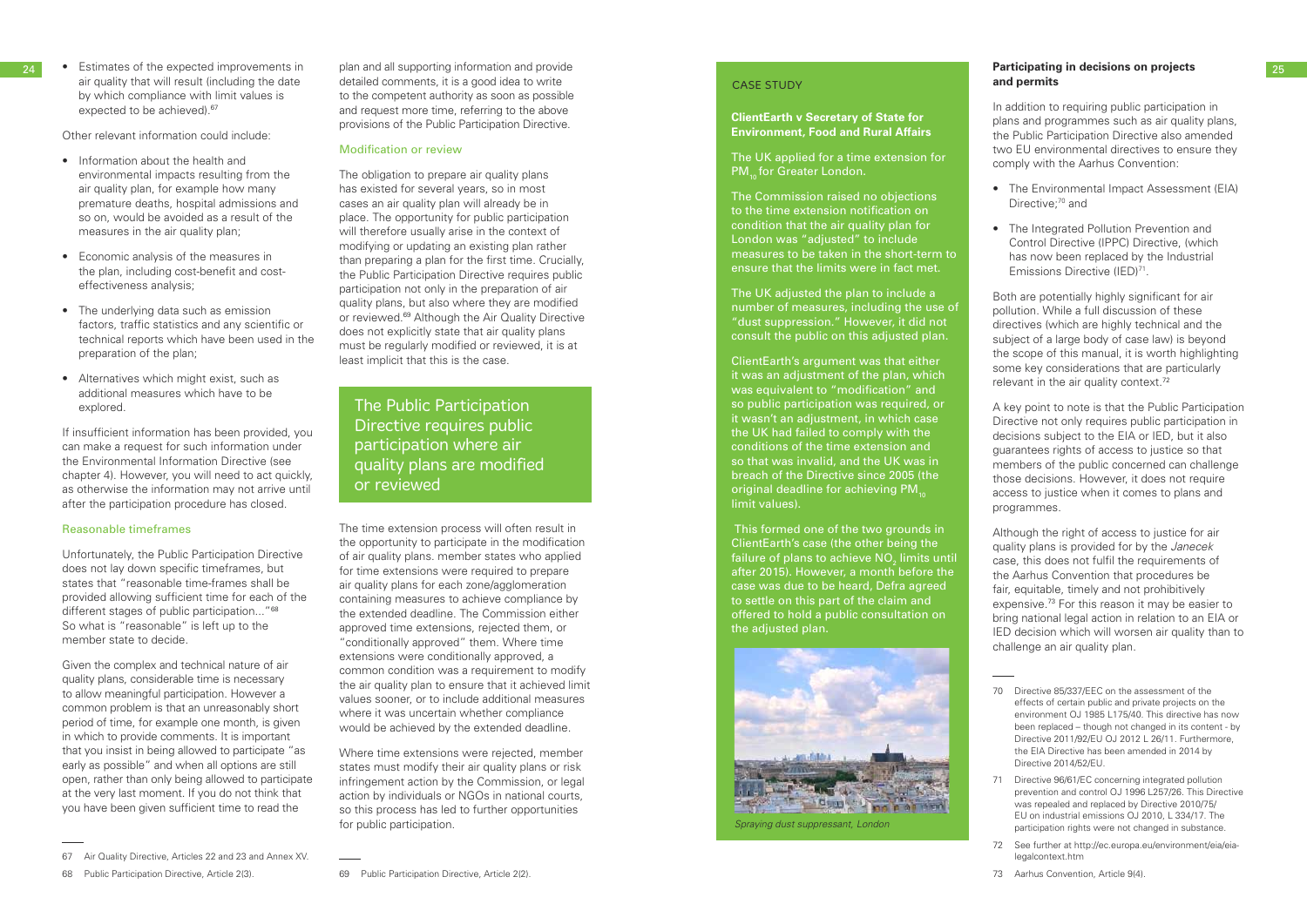The public also has a right to participate in decisions which are subject to an Environmental Impact Assessment. The EIA Directive requires that projects likely to have a "significant effect" on the environment be subject to a process known as "environmental impact assessment." An EIA requires that the full environmental impacts of a project are assessed and that consideration is given to mitigating those effects.

EIAs are mandatory for certain types of projects (listed in Annex I) which are assumed to have a significant impact on the environment. Such projects include airports, motorways and longdistance railway lines.

Member states can decide whether or not to require an EIA for an Annex II project on a case by case basis and/or by setting certain thresholds. However, when an Annex II project is likely to have significant effects on the environment, member states are obliged to require an EIA.77 Also, when they fix thresholds, they may only exempt certain Annex II projects from the requirement of an EIA altogether, when **all** the projects excluded could, when viewed as a whole, be regarded as not being likely to have significant effects on the environment.<sup>78</sup>

EIAs are discretionary for those projects listed in Annex II. The relevant authorities decide whether an EIA is needed through a "screening" procedure", which determines whether a project is likely to have a significant effects on the environment. Annex II projects which are of particular relevance to air quality are urban development projects (which includes the construction of supermarkets and car parks),74 road construction<sup>75</sup> and shale gas extraction (fracking).76

- Cumulative effects
- Densely populated areas
- Areas in which environmental quality standards (such as air quality limit values) **have already been** exceeded
- Trans-boundary effects

- 74 EIA Directive, Annex II, 10(b).
- 75 EIA Directive, Annex II, 10(e).
- 76 EIA Directive, Annex II, 2(e).
- 77 See case C-72/95 *Kraaijeveld and others v Gedeputeerde Staten van Zuid-Holland* [1996] ECR I-5403, paragraph 39: "the purpose of the Directive would be undermined, if some projects could escape an environmental impact assessment, though they were likely to have significant effects on the environment".
- 78 Case C-392/96 *Commission v. Ireland* [1999] ECR I-5901, paragraph 75.

Where a full EIA is carried out, the developer must produce a detailed report containing certain information including the following which are especially relevant to air quality:

In any event they must take into account the criteria set out in Annex III. Some of these criteria are highly relevant to air quality, for example:

So any Annex II project which would significantly increase emissions of air pollution in a densely populated area such as a town or city, where limit values are exceeded should, through the screening procedure, be identified as likely to have a significant impact on air quality. An EIA would then be required.

The second stage of the EIA process is "scoping". Scoping is carried out for all projects that require an EIA, whether they fall under Annex I or Annex II, and it is the process by which the content and extent of the developer's Environmental Impact Statement are determined. This process can be carried out by the developer, or the developer may ask the relevant authority for a "scoping opinion".79 In this case the relevant authority must give its opinion as to the relevant information to be included.

The IPPC Directive subjects industrial emissions, including emissions into the air, to a permitting process. The IPPC Directive has been "recast" as the Industrial Emissions Directive, which replaced the IPPC Directive from January 2014.<sup>82</sup>

- Issuing a permit for a new installation;
- Issuing a permit for any substantial change in the operation of an installation; and
- Updating a permit or permit conditions.

A typical problem is that projects are not subject to EIA, because the screening procedure assesses that the impact on air quality will not be "significant" or that air quality is excluded at the scoping stage for the same reason. Public participation is not required by EU law at either the screening or the scoping stage, so it is often difficult to challenge these conclusions. However, it is important that you try. In some member states, national procedures provide some more limited forms of public consultation. In any event, you should try and do everything possible to highlight any air quality impacts. Because all documents will not normally be publically available at the screening or scoping assessment stage, you may need to submit a formal environmental information request (see chapter 4) in order to see relevant documents such as the air quality assessment and traffic projections.

26 EIA and air quality **27 CHA** and air quality and the state into account the secount the serves of the responsible authority decides not to make One of the reasons that it is so important to push 27 If the responsible authority decides not to make an environmental impact assessment, it is obliged, on request from citizens or NGOs, to give reasons justifying this decision.<sup>80</sup>

- An estimate of type and quantity of expected emissions to air resulting from the operation of the project;
- An estimate of aspects of the environment likely to be significantly affected, including population, air, climatic factors and architectural and archaeological heritage;
- An outline of main alternatives to the project;
- A description of the forecasting methods used to assess the impacts;
- A description of the measures envisaged to prevent, reduce and where possible offset any significant adverse affects on the environment.

Typically this document will be very large and technical, however the Directive also requires the developer to produce a non technical summary.

Where a full EIA is carried out, the "public concerned" has the right to participate in the decision whether or not to grant consent to the project. These provisions mirror those for rights of participation in plans and programmes, so there must be early and effective opportunities to participate, relevant information must be provided and reasonable timeframes (not shorter than 30 days) must be given.

The public concerned is defined as the public affected or likely to be affected by, or having an interest in, the decision. NGOs promoting environmental protection and meeting any requirements under national law are deemed to have such an interest. So, as with plans and programmes, the rights of NGOs to participate are subject to national rules.

for an EIA to be carried out is that it requires the relevant authority to give reasons for whatever decision it takes in relation to the development.<sup>81</sup> This will not necessarily be the case where an EIA is not required. Where reasons are given for a decision it is much easier to determine whether a legal challenge is appropriate and the likelihood of success.

### Industrial pollution and air quality

Permits should only be granted where "Best Available Techniques" (BAT) are used, and "Emission Limit Values" (ELVs) are met.

The Public Participation Directive requires public participation in the decision to grant the permit. These provisions largely mirror the provisions for public participation in projects subject to EIA. The public concerned must similarly be given early and effective opportunities to participate in the procedure for:

**So if there is a permit being issued or updated for an industrial process that may have an impact on local air quality, this is an opportunity for you to get involved.** 

<sup>79</sup> EIA Directive, Article 5(2).

<sup>80</sup> Case C-75/08 *R (on the application of Mellor) v Secretary of State for Communities and Local Government* [2009] ECR I-3799.

<sup>81</sup> EIA Directive, Article 9.

<sup>82</sup> See note 71 above.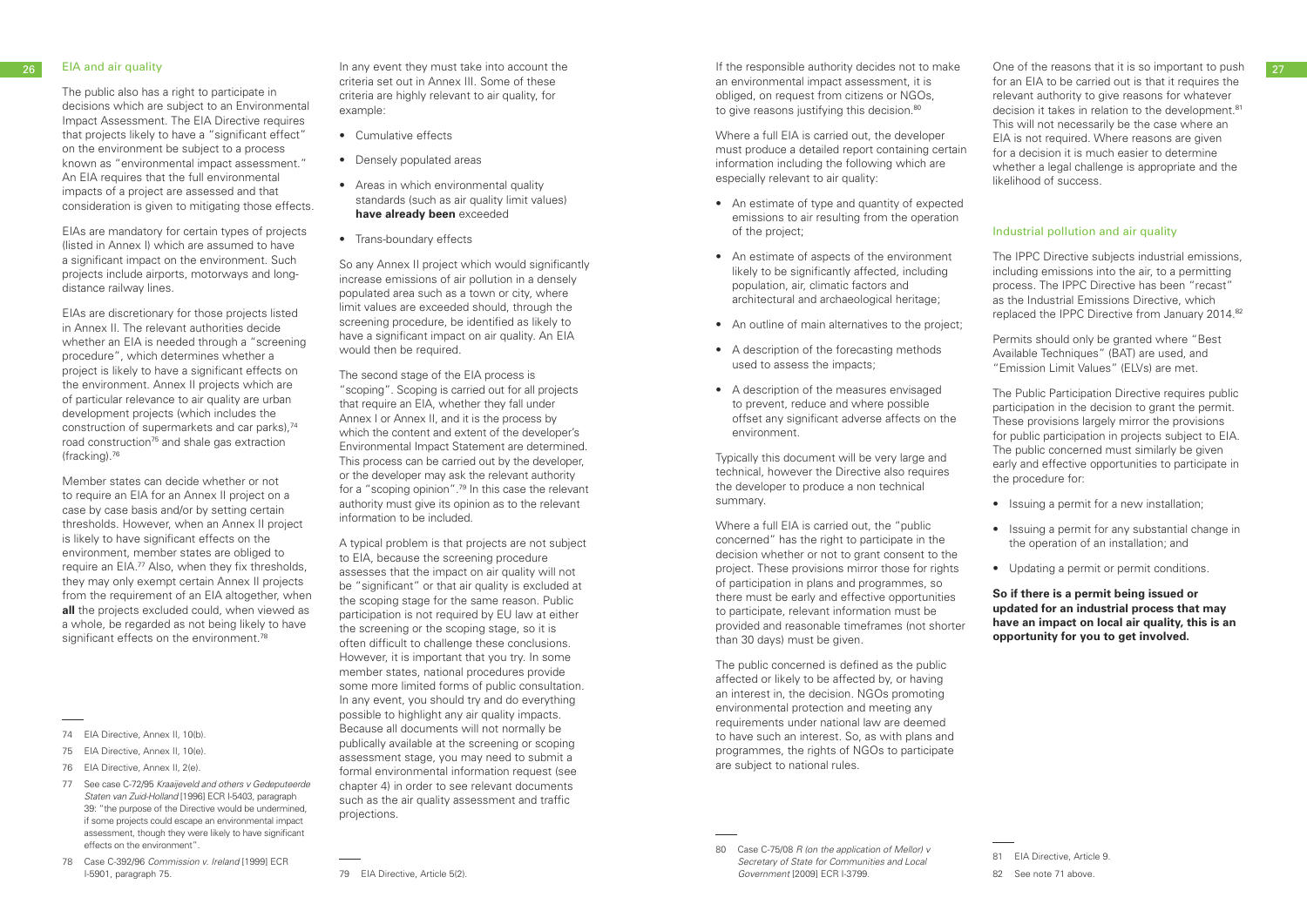The EIA Directive does not require that consent for projects which will have a negative impact on the environment must be refused. Even where the EIA shows significant environmental impacts, the project can normally still go ahead, provided that "consideration" is given to mitigate impacts.

However, it is arguable that where the EIA shows that a project will worsen air quality such that a limit value will be breached or an existing breach exacerbated, any subsequent decision would be unlawful on the basis that it was inconsistent with the public authorities' duties flowing from the Air Quality Directive. This would make an interesting test case (see Annex II).

It is vitally important that you exercise your right to participate, either in the formulation of an air quality plan, or in any decision subject to an EIA or IPPC/IED which affects air quality, as in some member states this is a precondition for challenging the ultimate decision. So if you don't exercise your right to participate, you have no right to challenge the decision in court (see Chapter 6).<sup>84</sup>

 $\triangleright$  Is a project being proposed, such as a new road, supermarket or fracking site which could adversely affect air quality?

What is clear is that if a project or permit is approved without a proper EIA having been undertaken, then that decision can be legally challenged. There is extensive ECJ case law arising out of the EIA Directive.<sup>83</sup> While most of the case law applies to failures to properly conduct EIAs, this applies equally to failure to properly consult on air quality plans.

- $|\mathcal{V}|$ Has an assessment been made of the likely impact of the project on air quality?
- If not demand one.
- If it has been assessed, submit an access to information request for the assessment and all supporting information.
- Is the project likely to worsen air quality where it is already exceeded, or will it cause an exceedance of air quality limits?
- Have the relevant authorities required a full EIA to be carried out?
- $\mathcal{I}$  If so, has the public been given an opportunity to participate before the decision has been made?
- $\boldsymbol{V}$ Have the public been given adequate information, including the report?
- Have reasonable timeframes been given?

### **Projects and permits checklist:**

**Enforcing the right to participate Enforcing the right to participate Projects and permits checklist: ACCESS to Justice I -** EU law and the Aarhus Convention provide **29** EU law and the Aarhus Convention provide some partial solutions to these problems. The so called "third pillar" of the Aarhus Convention establishes the right of access to justice where environmental laws are broken. This applies both to the access to information and public participation provisions of the Convention and more generally to national environmental laws.

> First, it requires that citizens must have access to a "review procedure" where an access to information request is ignored, refused, or otherwise inadequately responded to.<sup>86</sup>

> Second, it requires access to "a procedure" to challenge any decision, act or omission which is subject to the public participation rights conferred by the Convention.<sup>87</sup>

> Third, it requires that members of the public have access to justice to challenge breaches of national environmental laws by private persons and public authorities.<sup>88</sup>

It can be vitally important that you participate in the formulation of air quality plans, as in some Member States this is a precondition for challenging the ultimate decision

# the right to access national courts



*"Union citizens will have effective access to justice in environmental matters and effective legal protection in line with the Aarhus Convention and developments brought about by the entry into force of the Lisbon Treaty and case law of the Court of Justice of the European Union."*<sup>85</sup>

As we have seen in the two previous chapters, our right to clean air is supported by a number of other rights, namely the rights to environmental information and public participation. But ultimately these rights are worthless unless they are supported by a third right: the right to be able to enforce the laws by going to court. This is arguably the most important of all the rights contained in the Aarhus Convention, as without it there is no right to clean air.

However, as we saw in chapter 3, the right of access to justice is also usually the most difficult to exercise. National rules and practical realities put numerous obstacles in the way of the would-be litigant. National rules on access to the courts ("standing") place restrictions on who can bring cases. Legal procedures are usually complex, expensive, and can take years to reach a conclusion. Even then the decision of the court can fail to provide a satisfactory remedy.

In addition, these procedures must:

- Provide adequate and effective remedies;
- Be fair, equitable and timely; and
- Not be prohibitively expensive.<sup>89</sup>

NB: The Aarhus Convention does not necessarily require access to a judicial procedure, what we would call "judicial review". Administrative procedures, i.e. an appeal to an administrative body are sufficient provided that they are impartial and independent and their decisions have binding legal effect. For simplicity this chapter uses the term "court" as shorthand for whatever procedure or body is used, whether judicial or administrative.

### **Enforcing the rights to access information and public participation**

The access to justice provisions relating to the access to information and public participation "pillars" have been implemented by the EU through the Environmental Information Directive and the Public Participation Directive.

<sup>83</sup> See http://ec.europa.eu/environment/eia/pdf/eia\_case\_ law.pdf

<sup>84</sup> See Darpö "Effective Justice?", note 43 above at 14.

<sup>85 7</sup>th EU European Environmental Action Programme 'Living well, within the limits of our planet' OJ 2013 L354/171, Article 62: http://eur-lex.europa.eu/legalcontent/EN/TXT/PDF/?uri=CELEX:32013D1386& from=EN

<sup>86</sup> Aarhus Convention, Article 9(1).

<sup>87</sup> Aarhus Convention, Article 9(2).

<sup>88</sup> Aarhus Convention, Article 9(3).

<sup>89</sup> Aarhus Convention, Article 9(4).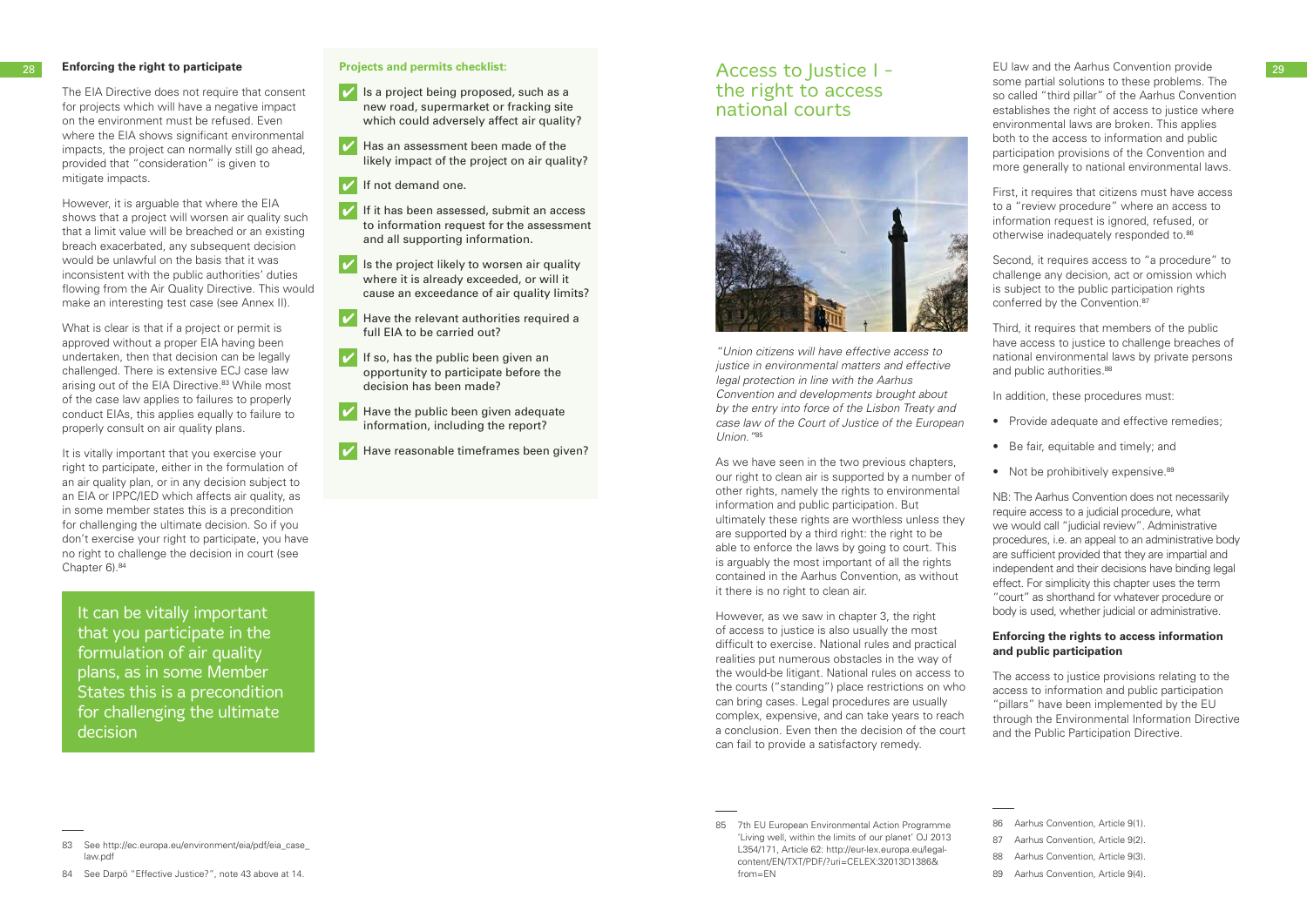information about how many early deaths are caused by exposure to air pollution in your country, and this request is refused, you should have the right to go before a national court to challenge that decision (assuming the authority holds that information).

Or, if a local authority gave consent to a large new supermarket which resulted in significant impacts on air quality without providing for public participation, you should have the right to go to court to challenge that decision. In theory, the failure to allow public participation could render the decision to approve the project invalid.

- Provide an effective remedy;
- Be fair and equitable;
- Not take too long; and
- Not be so expensive that you are deterred from bringing the challenge.

Unfortunately, the more general access to justice provisions relating to breaches of national environmental laws have not been implemented by the EU. An access to justice directive was proposed in 2003 but was blocked by member states and so was never adopted and has now been withdrawn. The Commission is currently considering whether to propose a new access to justice directive or some kind of other nonlegislative proposal aimed at improving access to justice in environmental cases.<sup>90</sup>

Equally, if there was a public participation process, which you engaged with in order to object to the project because it would increase emissions of air pollution, but the authorities decided to grant permission anyway, you should still have the right to challenge that decision.

In all these cases, the procedure must:

### **Enforcing national environmental laws**

So for the time-being, apart from where access to environmental information, environmental impact assessment or industrial permits are concerned, it is for member states to decide how to implement the access to justice provisions of the Aarhus Convention. The result is that national access to justice rules vary widely between different EU member states. Probably

However, in recent years the ECJ has made progress where the EU legislators have failed. In several landmark judgments it has strengthened the rights of EU citizens and environmental NGOs to access national courts to enforce EU environmental law. So together EU law and the Aarhus Convention have started to overcome the various obstacles that national laws have placed in the way of their citizens.

### The first obstacle: standing

Standing (sometimes referred to by the latin term *"locus standi"*) is the ability of a party to participate in a case before the court. Restrictive national standing rules are therefore the most fundamental obstacle: if you have no right to go to court in the first place, then you have no chance to defend your right to clean air.

This would enable an environmental NGO to challenge before a national court a decision taken which was alleged to be in contravention of EU environmental law. While the EU environmental law in this case was the EU Habitats Directive.<sup>93</sup> this rationale would apply equally to any other EU environmental directive. Further, while this case related to the standing requirements of the Aarhus Convention, the same logic would apply to its other requirements, such as the need for procedures to provide effective remedies, be fair, equitable and timely and not be prohibitively expensive.<sup>94</sup>

National rules on standing vary greatly across the EU. Some countries have quite relaxed rules on standing in environmental cases. However, in many member states, national rules make it virtually impossible for groups such as associations and NGOs to enforce environmental laws. In many member states, environmental NGOs have been prevented from accessing the courts because of restrictive national standing rules that require a claimant to be able to show that they have some kind of direct or individual interest in the matter which is in some way uniquely relevant to them.

For example in the *Janecek* case, the claimant, Dieter Janecek, was forced to continue living next to one of the most polluted roads in Germany (at considerable risk to his health and that of his family) because if he moved home he would no longer have a direct interest in the case and so would not have standing.

In several recent landmark judgments, the European Court of Justice has strengthened the rights of EU citizens and NGOs to enforce EU environmental law

It is almost impossible for an environmental NGO to satisfy a "direct interest" test because breaches of environmental laws, by their very nature, tend to affect many people. Air quality is the perfect example of this. However, the ECJ has ruled that such provisions are illegal in EU law and that both individuals **and** groups must be able to access the courts. The following four cases show how the ECJ has improved rights of standing in environmental cases.

### *Janecek 91*

The *Janecek* case was not only significant in that it granted the right to clean air - it has significance well beyond the sphere of air quality. This is because it recognised that EU citizens had a right to access national courts to uphold EU laws which were in place to protect human health had been. Interestingly this right did not derive from the Aarhus Convention, but from broader principles of EU law: namely that national courts must give effect to EU law rights by providing effective remedies.



The *Slovakian Bears* case *<sup>92</sup>*

However, the *Janecek* case only guaranteed rights of standing to "individuals directly concerned". It said nothing of the right of environmental NGOs or other groups to access the courts. This is highly significant, as such groups are often best placed to bring legal challenges as they tend to have greater expertise, time and financial resources than ordinary members of the public.

In the Slovakian Bears case, an environmental NGO tried to apply to become a party to administrative proceedings in which various hunting groups were applying to a government ministry for permits to hunt brown bears. The NGO in question appealed against this decision, and the case was eventually referred to the ECJ.

In a landmark ruling, the ECJ held that national courts were required, in order to ensure the effectiveness of EU environmental law, to interpret national laws (in this case, national rules on standing) to the fullest extent possible in a manner consistent with the Aarhus Convention.

### *Darmstadt 95*

So taken together, the *Janecek* and *Slovakian Bears* case mean that both individuals (assuming they are sufficiently "concerned") and environmental NGOs have the right to go to court to challenge a public authority where there has been a breach of the Air Quality Directive.

This was first put to the test in another German case. A German environmental NGO - Deutsche Umwelthilfe (DUH) brought a case against the regional authorities in Hesse relating to breaches of limit values in the city of Darmstadt. In light of the ruling in the Slovakian Bears case, the German court granted DUH standing in the case, contrary to normal German procedural requirements that require a claimant to show that they have "direct and individual concern".

<sup>30</sup> For example, if you make a request for the only thing that is consistent is that in nearly this almost impossible for an environmental the Slovakian Bears case, an environmental and 31 all member states, the would-be environmental litigant must overcome numerous practical and procedural obstacles.

<sup>90</sup> See 7th EAP note 85 above, Annex no. 62 and 65.

<sup>91</sup> *Janecek v Freistaat Bayern* note 28 above

<sup>92</sup> *Lesoochranárske zoskupenie VLK* note 63 above

<sup>93</sup> Directive 92/43/EEC on the conservation of natural habitats and of wild fauna and flora OJ 1992 L206/7.

<sup>94</sup> Aarhus Convention, Article 9 (4).

<sup>95</sup> *Deutsche Umwelthilfe e.V. v Land Hessen in the Administrative Court of Wiesbaden (2012) Judgment available here: http://legal.cleanair-europe.org/legal/ germany/lawsuits-and-decisions/*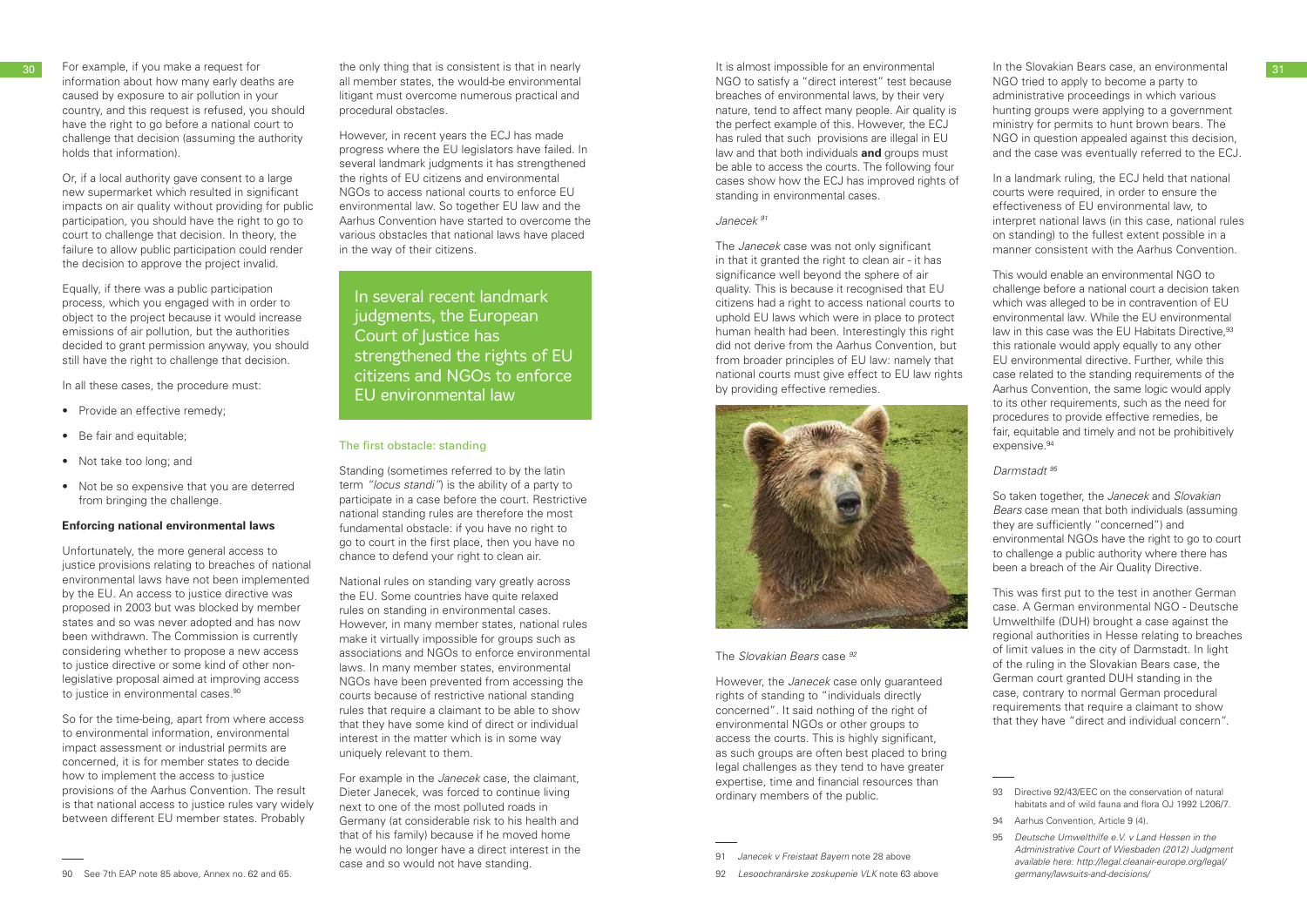The ECJ, in the ClientEarth case, has finally confirmed that both individuals and environmental NGOs have the right to go to court to enforce the provisions of the Air Quality Directive against the competent public authority. Because the ECJ ruling establishes a precedent in EU law, which is legally binding on all 28 member states, NGOs in other countries can now make use of these judgments to overturn national rules which illegally deny them access to the courts.

### *Djurgarden <sup>97</sup>*

Other national procedural requirements can restrict standing in more subtle ways, for example by requiring that an environmental NGO has a certain number of members, or has been active for a certain number of years. In Sweden, NGOs were only granted standing in EIA cases where they had a minimum of 2,000 members. Sweden acknowledged that only two NGOs in the entire country met this requirement. The case was referred to the ECJ, which held that such a provision was illegal. While EU directives leave it for national rules to determine the precise standing rules for NGOs, such rules must ensure wide access to justice and the effectiveness of the directive. The Court held that the Swedish provision in question would make it almost impossible for local citizens' groups to take legal action and was therefore illegal.

32 ClientEarth<sup>96</sup> and the Supert Witnesses can also charge considerable the UK Supreme Court which decided that it was the state of the state of the state of the state of the state of the state of the state of the state o sums for their services. Further, there are usually additional costs such as court fees and the costs associated with preparing and copying legal documents. In some member states, notably the UK, things are even worse, as the unsuccessful claimant can be ordered to pay some or even all of the defendant's costs if they lose. This is known as the "loser pays" principle. So taking legal action against the government can involve taking on the risk of having to pay tens of thousands of Euros for even a fairly straightforward case.

Another common way of restricting access for NGOs is by requiring them to have existed for a certain period of time. Such rules would likely contravene the ECJ's ruling in *Djurgarden* if the minimum term was so long that it seriously restricted access to the courts for environmental NGOs and associations.

### The second obstacle: prohibitively expense

Even where an individual or an environmental NGO has the right to go to court, this does not help if the costs involved mean that they cannot afford to. Legal action usually involves instructing lawyers, who tend to be expensive.

### *Edwards <sup>98</sup>*

This was a reference from the UK Supreme Court in an infamous case in which an individual was ordered to pay £88,000 (c. €97,000) in legal costs after losing a case against the UK Environment Agency relating to air pollution from a local cement factory. The UK court asked the ECJ a number of questions relating to what the Aarhus Convention meant when it required that access to justice must not be "prohibitively expensive."

The ECJ ruled that in determining what was prohibitive:

 $\triangleright$  Is there a legal aid scheme? (Although note that these schemes are usually only available to individuals, not NGOs)



 $\triangledown$  Can you get a lawyer to work for free, on reduced rates, or on a "no-win, no fee" basis?

- The costs **must** not exceed the financial resources of the person concerned nor be "objectively" unreasonable i.e. unreasonable for the "average" person;
- The court **must** look at the actual resources of the claimant - so it cannot simply base its assessment of what is "prohibitive" based on an objective estimate of the resources of the average applicant;
- The court **may** also take into account a range of other factors including the claimant's chance of success, the case's importance (for both the claimant and protection of the environment) and complexity and the existence of any national legal aid or costs protection schemes.

 $|\boldsymbol{\mathcal{U}}|$ You may need to be creative in looking at ways of funding litigation, for example through the use of "crowd-funding". The following crowd-funding platforms may be of interest:

Unfortunately, the *Edwards* ruling gives only some very vague guidance to national courts on how they should apply the "not prohibitively expensive" rule, so is of limited use. This is shown by the final decision of the UK Supreme Court which decided that it was not unreasonable on either an objective or subjective basis for the claimant to pay a lower sum of £25,000 ( $c.\epsilon$ 35,000)<sup>99</sup> To put this figure in context, it is roughly equal to the average national **annual** earnings.

Due to the delay in hearing the *Edwards* case, the ECJ's ruling was overtaken by events. Under the combined pressure of the *Edwards* case, the Commission's parallel infringement case against the UK<sup>100</sup> and an earlier ruling by the Aarhus Compliance Committee in a complaint brought by ClientEarth,<sup>101</sup> the UK introduced major reforms to the allocation of costs in environmental cases in April 2013. As a result, claimants in cases covered by the Aarhus Convention automatically benefit from a maximum cap of £5,000 (for individuals) or £10,000 (for groups and NGOs).102 The Aarhus Convention has therefore played a crucial role in improving access to environmental justice in the UK.103

The costs of litigation are likely to remain a serious challenge for claimants in many member states, especially those which operate a "loser pays" system.<sup>104</sup> However, there are member states where there is no "loser pays" system and a case could be brought for less than €5,000.

Such sums should be within the reach of most reasonably well-resourced environmental NGOs. Given the potential strategic benefits of litigation, such groups should give serious consideration to making provision within their budgets or even to raising new funding to pay for litigation.

- 101 ACCC/C/33/2008: http://www.unece.org/fileadmin/ DAM/env/pp/compliance/C2008-33/Findings/ece\_ mp.pp\_c.1\_2010\_6\_add.3\_eng.pdf
- 102 The new fixed costs regime sets a maximum limit of £5,000 for individuals and £10,000 for groups.
- 103 Eventually the defendants agreed not to seek their full costs of £88,000, instead accepting the lower figure of £25,000 which the claimant had already paid as security for costs.
- 104 For a comprehensive assessment of the costs of environmental procedures see Darpö "Effective Justice?", note 43 above at 2.4

### **Tips for funding legal action**

Even in those countries where there is a more equitable allocation of legal costs, merely finding the resources to pay for your own legal costs is a real challenge. The following possibilities should be explored:



https://www.crowdjustice.co.uk/

https://www.grrrowd.org/

http://citizencase.org/

Please contact us (see contact details on back page) if you think you have a case. Even if we cannot help with funding, we would be happy to provide some initial thoughts on your case and will try to put you in contact with lawyers working in your country.

Both individuals and NGOs have the right to go to court to challenge a public authority where there has been a breach of the Air Quality Directive

<sup>96</sup> C-404/13 R (on the application of ClientEarth) v Secretary of State for Environment, Food and Rural Affairs, note 37 above.

<sup>97</sup> C-263/08 *Djurgården-Lilla Värtans Miljöskyddsförening v Stockholms kommun genom dess marknämnd* [2009] ECR I-9967.

<sup>98</sup> Case C-260/11 *R (on the application of Edwards and Pallikaropoulos) v Environment Agency and others* (not yet published).

<sup>99</sup> Eventually the defendants agreed not to seek their full costs of £88,000, instead accepting the lower figure of £25,000 which the claimant had already paid as security for costs.

<sup>100</sup> Case C-530/11*Commission v UK* (not yet published).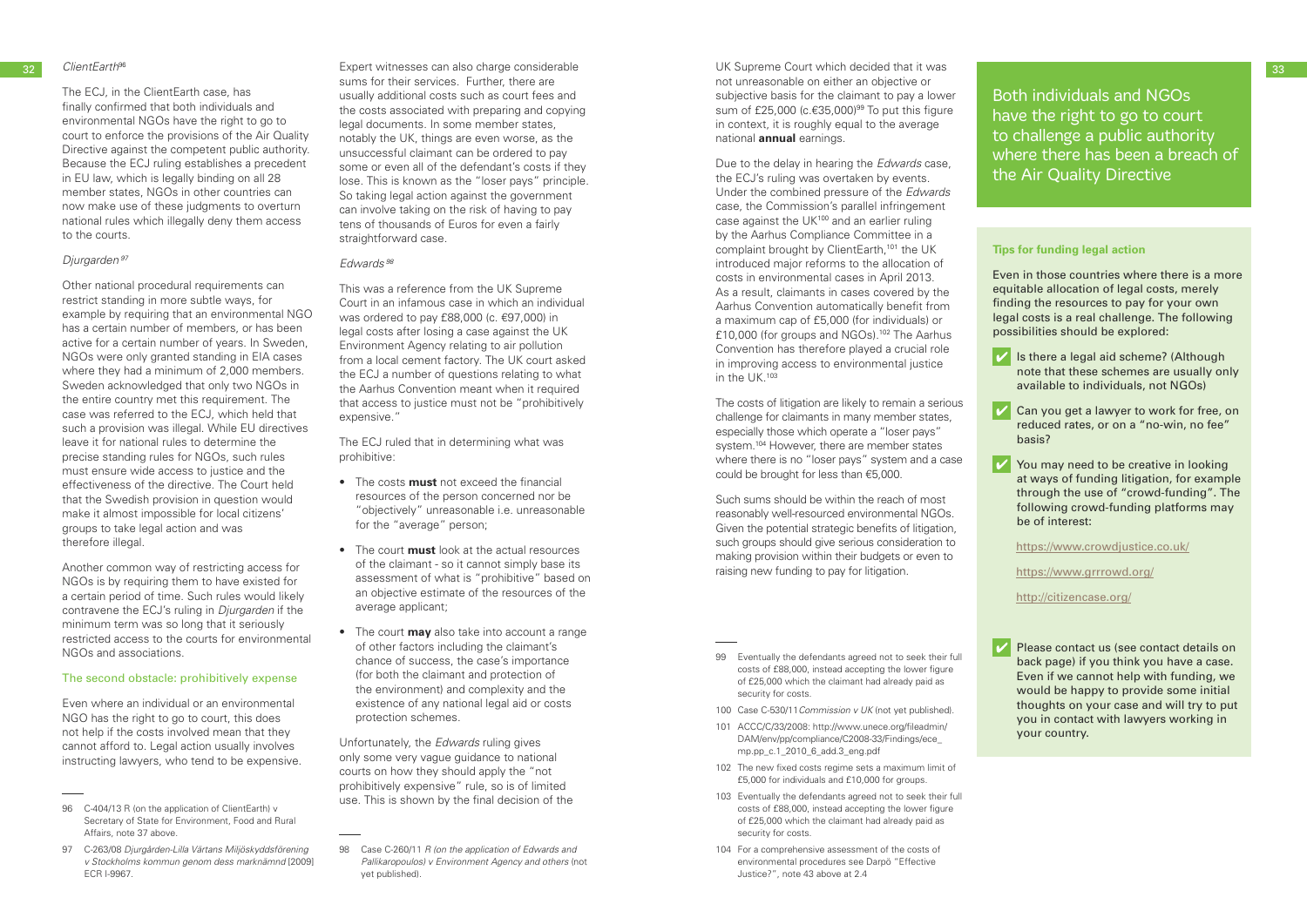A common problem is that national rules mean that it is only possible to challenge the procedure, not the substance of the decision itself. So it would be possible to challenge the procedure by which an air quality plan was adopted (for example where there was no public consultation). However, it would not be possible to challenge the content of the air quality plan, even where it was obviously inadequate, (for example where it does not include sufficient measures and won't achieve compliance for several years).

This is clearly incompatible with EU law and the Aarhus Convention. However, the recent history of clean air cases shows that litigation can push courts to review the substance of administrative decisions and air quality plans, even in the face of long-standing national legal traditions.

The *Janecek* decision did more than merely give a right of standing, it also required substantive review of the action plan by national courts of the adequacy of the measures included in it.<sup>105</sup> This is crucial where, as in many member states, air quality plans have been adopted, but do not contain adequate measures to ensure compliance with limit values in a reasonable timeframe. National courts must actually look at the adequacy of the measures in the plans by reference to the need to achieve limit values in the shortest time possible.

measures necessary to tackle air pollution within a shorter time frame.<sup>106</sup>

In other words, the ECJ clarified that mere compliance with the procedure (the adoption of a plan) is not sufficient: national courts must actually scrutinise the content of the plan and assess whether the measures included will be sufficient to ensure that compliance with the limit values is achieved in the shortest time possible.<sup>108</sup>

The *Janecek* case paved the way to clean air litigation in Germany. Citizens and local NGOs have subsequently brought legal challenges to the breach of limit values in many German cities. German courts have built upon the Janecek case, progressively broadening both the standing requirements and the scope of judicial review of air quality plans. In particular, German courts now regularly review the content of air quality plans and on several occasions have ordered the competent authority to consider specific

In coming to this conclusion, the UK Supreme Court relied heavily on the European Commission's written observations on the case before the ECJ.<sup>111</sup>

Further clarity on the correct approach to be taken by national courts was provided by the ECJ in the *ClientEarth* case. In particular, the ECJ held that

*"the fact that an air quality plan has been drawn up does not, in itself, permit the view to be taken that that a member state has nevertheless met its obligations under Article 13 of the directive."*<sup>107</sup>

- 109 Deutsche Umwelthilfe e.V. v. Land Hessen in the Administrative Court of Wiesbaden (2015). English translation of the two judgments is available here: http://legal.cleanair-europe.org/legal/germany/lawsuitsand-decisions/
- 110 R (on the application of ClientEarth) v Secretary of State for the Environment Food and Rural Affairs [2015] UKSC 28, paragraph 25.
- 111 Although this was not a Commission infringement case, so the Commission was not a party to proceedings, as the institution representing the interests of the European Union, the Commission is given the opportunity to submit written and oral observations on cases referred by national courts to the ECJ under Article 267 TFEU. The Commission Written Observations are available at the following link http://documents.clientearth.org/wp-content/uploads/ library/2013-12-05-ec-written-observations-ce-vs-uk-airquality-dec-2013-ext-en.pdf
- 112 Commission Written Observations in the ClientEarth case, at 62, note 111 above.
- 113 Commission Written Observations in the ClientEarth case, at 63, note 111 above

 $_{\rm 34}$  The third obstacle: the scope of review  $_{\rm 35}$  and  $_{\rm 35}$  and  $_{\rm 35}$  concentrations of NO<sub>2</sub> in ambient air quality.<sup>109</sup> administrative acts.<sup>114</sup> This is a major problem and  $_{\rm 35}$ when air quality is concerned, because often it is the very lack of action that is the problem i.e. the failure by the relevant authorities to adopt or update an air quality plan or take measures to reduce pollution. This is clearly in contravention of the Aarhus Convention, which expressly provides for review of the acts **and** omissions of public authorities.115 This is not limited to administrative acts.<sup>116</sup>

> The approach required by the ECJ was promptly followed by national courts in Germany and the UK.

> In Germany, in two cases brought by DUH against the Federal State of Hessen in relation to breaches of NO $_{\textrm{\tiny{2}}}$  limits in the cities of Limburg and Offenbach, the Administrative Court of Wiesbaden held that financial or economic aspects cannot justify the exclusion from air quality plans of measures which would effectively reduce the



106 See, for example, recent Judgments of the Administrative Court of Wiesbaden on 30 June 2015 in two cases regarding the cities of Limburg and Offenbach – available at http://legal.cleanair-europe.org/ legal/germany/lawsuits-and-decisions/

107 Ibid. 49.

108 Ibid. 57.

concentrations of  $\mathsf{NO}_2^{}$  in ambient air quality. $^{109}$ 

In the UK, the Supreme Court, delivering the final judgment in the *ClientEarth* case, has stated that the requirements of the air quality plans are:

> It is worth noting that cases brought before German and Italian courts have proceeded relatively swiftly, with judgment delivered in less than a year.

*"[...] subject to judicial review by the national court, which is able where necessary to impose such detailed requirements as are appropriate to secure effective compliance at the earliest opportunity."*<sup>110</sup>

Regarding the scope of review by national courts, the Commission observed that, while member states retains a margin of discretion in choosing the suitable measures to be included in the air quality plans, *"this margin of discretion is heavily circumscribed"*. 112 In addition, member states do *"not have the full discretion to take into account and balance economic, social or political considerations in its choice of the measures to be foreseen"*. 113 These observations provide useful guidance to national courts and competent authorities on how to interpret the Directive. A common related problem is that national rules do not allow administrative omissions (failures by a public authority to act or make a decision) to be challenged. In some member states, for example Hungary, it is only possible to challenge

### The fourth obstacle: delay

A major problem with national legal action is that it can take several years to come to a conclusion. While this is undoubtedly a major problem (and one which ultimately needs EU legislation to resolve), it needs to be viewed in the context of two factors. First, the Commission infringement procedure takes even longer, typically four years just to get first judgment (see further at chapter 5). Second, several member states project limit values to be breached until as late as 2030 or even later.

So in this context, even where national legal action takes several years, it will make a difference. For example, despite going through three hearings and a reference to the ECJ, the final judgment in the *ClientEarth* case was given in April 2015. By comparison, the Commission has to date only taken the first step in the infringement process against member states for breaches of nitrogen dioxide limits, so the ECJ's judgment in these cases is until 2017.

<sup>105</sup> See also joined cases C-165/09 *Stichting Natuur en Milieu and Others v College van Gedeputeerde Staten van Groningen* and C-166/09 *College van Gedeputeerde Staten van Zuid-Holland* [2011] ECR I-4599 at 103. In the EIA context, see the *Djurgarden*  case note 97 above at 39, which requires access to a review procedure to challenge the decision i.e. not just the procedure leading to the decision.

<sup>114</sup> Concerns about this issue were identified in nearly all member states surveyed in Darpö "Effective Justice?", note 43 above at 34.

<sup>115</sup> Aarhus Convention, Article 9(3).

<sup>116</sup> See General Court, case T-338/08 *Natuur en Milieu v. Commission* (not yet published), and case T-396/09 *Milieudefensie v. Commission* (not yet published).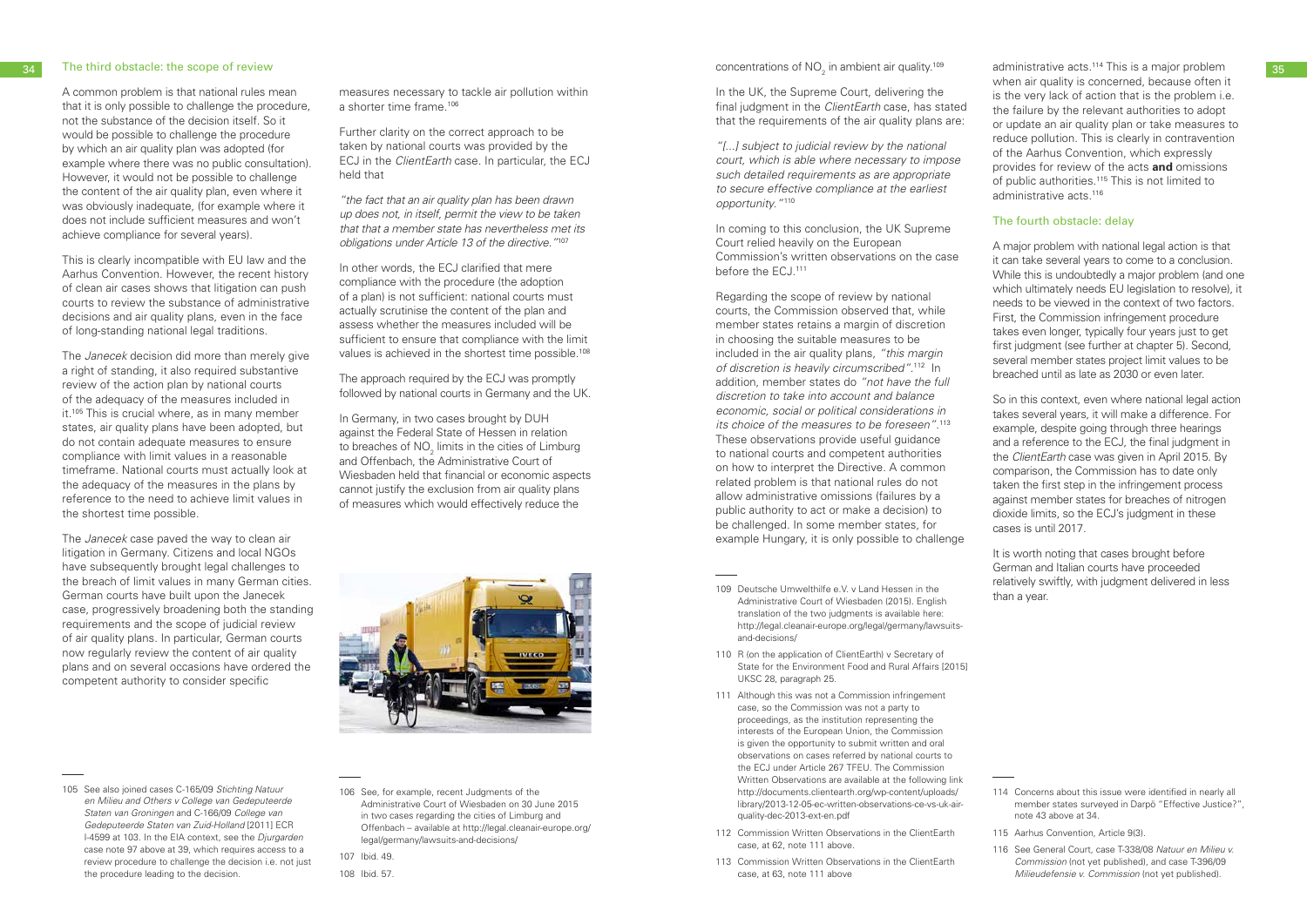procedures allow for cases to be "expedited" or "fast-tracked" in exceptional circumstances, often at the discretion of the courts. Where such procedures exist, it can be argued that the courts must use them in environmental cases such as those relating to air quality, in order to ensure the effectiveness of the Aarhus Convention, which requires that procedures be "fair, equitable and timely."<sup>117</sup>

### The fifth obstacle: lack of effective remedies

Even where you overcome all these obstacles, there is a risk that ultimately the court fails to award a remedy which makes any real difference. For example, since 2006, French NGOs have brought a series of cases at local and national level in relation to the widespread breaches of the Air Quality Directive in France. However, French courts have so far refused to grant any remedy.

Another common problem is that national courts may simply set aside the public authority's decision – the decision then goes back to the public authority, which may then simply take the same bad decision after following the correct procedures.

The extent to which national courts must provide effective remedies in the context of the Air Quality Directive was the subject of the fourth question referred to the ECJ in the *ClientEarth* case. The ECJ's answer made it completely clear that national courts must provide effective legal remedies. In particular, those remedies must be capable of forcing the relevant authority to prepare or revise an air quality plan so that it meets the minimum requirements of the Directive.

# Enforcement by the **Commission**

The Commission has an important role in upholding our right to clean air. The Commission is known as the "Guardian of the Treaty". It is responsible for ensuring that member states comply with EU law, including environmental directives relating to air pollution. It derives its enforcement powers from the Treaty.<sup>118</sup>

### **Conclusion**

Litigation is a major undertaking, especially for an individual or environmental group with limited resources of time and money. However, sometimes it can be the only way of forcing a reluctant authority to act. Litigation can also bring indirect benefits, such as media coverage, which can result in higher levels of public awareness and put significant political pressure on public bodies to take action. Even the threat of legal action can – provided it is genuine – put significant pressure on national authorities to take action.

So Finally, in many member states, national **Conclusion Conclusion Conclusion Conclusion Conclusion Conclusion Conclusion Conclusion Conclusion Conclusion Conclusion Conclusion Conclusion Conclusi** • Where the Member state transposes the directive into national legislation, but fails to ensure that the provisions of the directive are actually implemented in practice - for example, failing to ensure that limit values are complied with.

> If you think you may have grounds for a legal challenge, it is important you seek proper legal advice at the earliest opportunity. This handbook provides only a simple overview of some relevant aspects of EU law, which will need to be considered in light of national laws and procedures by an experienced national lawyer or other expert. Please contact ClientEarth, who would be happy to provide some initial thoughts on the case and try to put you in touch with a national legal expert. If your case meets our internal criteria, we may even be able to provide more direct support for your case.



**STEP 3. Reasoned opinion - a final written warning,** typically giving the Member state two months to take steps to rectify the breach.

STEP 5. **First ECJ judgment -** if the ECJ agrees with the Commission it will make a declaration that the Member state has failed to comply with EU law. The Member state must then take the necessary measures to comply with the ECJ's judgment.<sup>120</sup>

Even the threat of legal action can put significant pressure on national authorities to take action

Four years

Four years

Six years

**STEP 6. Second letter of formal notice<sup>121</sup> - setting** out the grounds on which the Commission thinks the Member state has failed to comply with the first court judgment and giving it the opportunity to submit its observations within a set period (typically two months).

**STEP 7. Referral to the ECJ - with recommendation** for a fine. (Article 260).

STEP 8. **Second ECJ judgment** - if the ECJ rules that the Member state has failed to comply with its first judgment, it can issue a fine.

The Commission has the power (but crucially, no obligation) to bring legal proceedings against member states for failing to comply with EU law. These proceedings are usually referred to as "infringement" or "infraction" proceedings. The Commission is also responsible for approving or rejecting time extensions.

It is important that individuals and NGOs in member states draw issues of non-compliance to the Commission's attention and keep the Commission up to date with developments where enforcement proceedings are ongoing. However, this should not be seen as a substitute for national litigation which should, where possible, be pursued in tandem with Commission infringement action. The two processes should be viewed as being complementary.

This chapter will: explain how the Commission uses its enforcement powers; explain the problems faced by the Commission when bringing infringement cases, particularly in relation to air quality; and give some practical advice on how to co-operate most effectively with the Commission.

### **The infringement procedure**

The Commission can bring infringement cases in three situations:

- Where the Member state fails to transpose a directive into national legislation by the relevant deadline and communicate this to the Commission.
- Where the Member state transposes a directive into national legislation, but fails to do so correctly.

The process is made up of several informal and formal stages:

### INFORMAL STAGE

STEP 1. **Complaint by citizen or group/Commission own initiative action** - the complaint is examined by the Commission and forwarded to the relevant Member state authority along with a number of questions aimed at clarifying the issues raised.119

### FORMAL STAGE ROUND I

STEP 2. **Letter of formal notice -** a first written warning, setting out the grounds on which the Commission thinks the Member state is failing to comply with EU law and requiring a formal response.

### STEP 4. **Referral to the ECJ**

### ROUND 2

If the Commission thinks that the Member state has failed to take the necessary measures to comply with the first court judgment, it may then initiate a second round of infringement action.

119 For more information about the EU Pilot scheme see: http://europa.eu/rapid/press-release\_IP-11-1434\_ en.htm

- 120 TFEU, Article 260(1).
- 121 The requirement for a second reasoned opinion was removed by the Lisbon Treaty.

<sup>117</sup> Applying the same logic to Article 9(4) of the Aarhus Convention as was applied to article 9(3) in the "Slovakian Bears" case note 63 above.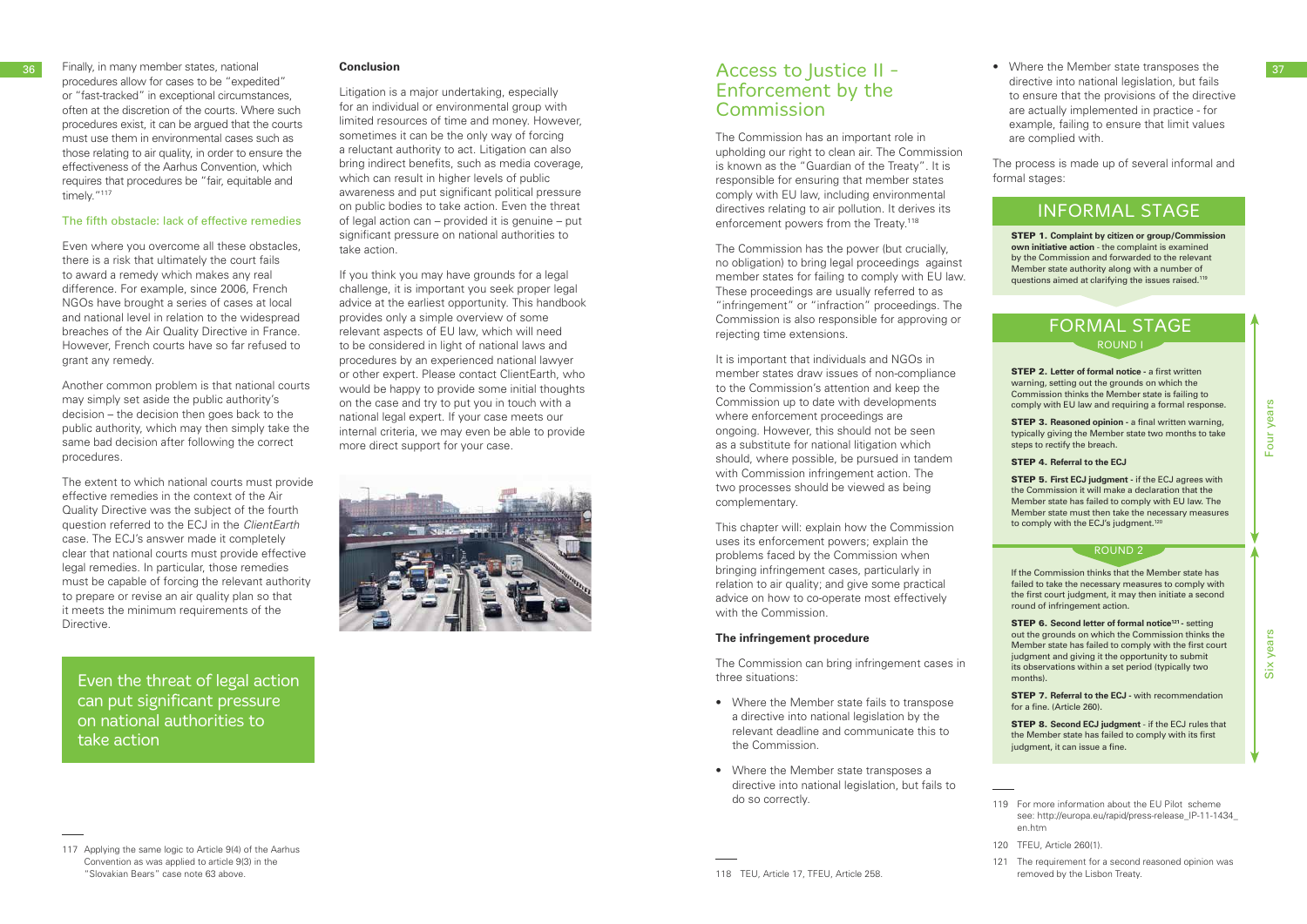38 At every stage the Commission has complete discretion as to whether and when to act. Regrettably, the Commission does not make any documents relating to infringement cases publically available. However, it will normally issue a press release whenever it issues a reasoned opinion or refers a member state to the ECJ to inform the public that action has been taken. In rare cases, it will issue a press release where it issues a letter of formal notice, for example the action against the UK on  $\mathsf{NO}_2^{\cdot, \mathsf{122}}$ The Commission usually announces decisions on infringement cases on the third Wednesday of each month, and will publish a press release on the following website: http://ec.europa.eu/ environment/legal/law/press\_en.htm

### **FINES – frequently asked questions**<sup>123</sup>

**When?** Rarely and slowly: Fines are very much a last resort, only issued when a Member state has failed to comply with the first ECJ judgment and the Commission has brought a second case to the ECJ. In environmental cases it takes on average 10-11 years from the first letter of formal notice to a fine being issued.

**What?** The ECJ can apply either or both of two types of fine known as the "daily penalty" and the "lump sum".124

The two types of fine are calculated differently and serve slightly different purposes. The daily penalty is the most commonly used of the two. It is calculated as a penalty which applies to each day from the date of the second court judgment until the Member state complies with the law. It therefore aims to incentivise the Member state to comply with the law as soon as possible: the longer it delays, the more daily penalties will accumulate.

These factors are all quite subjective and even then are not binding on the ECJ, which can impose a lower fine. In recent years the Court has tended to impose lower fines because it has been sensitive to member states' reduced ability to pay in light of the financial crisis<sup>126</sup>

The lump sum acts as a retroactive punishment against member states for failing to act quickly enough to comply with the ECJ's first judgment. It applies for each day from the date of the first judgment to the date of the second judgment.

**Who?** The fine is imposed by the ECJ, after considering the Commission's recommendation. The fine is imposed on the Member state, not city or regional authorities. However, in practice national governments may try to pass all or part of fines down either directly through a formal process, or indirectly, for example by withholding funding.

**How much?** This is a very difficult question to answer with any accuracy. The Commission uses a formula to calculate the size of the fine it recommends to the ECJ based on several factors:

- 123 For more detail on the calculation of fines, see the following Commission web-page: http://ec.europa.eu/ eu\_law/infringements/infringements\_260\_en.htm
- 124 It was confirmed for the first time that both types of fine could apply for the same infringement in Case C-304/02 *Commission v France* [2005] ECR I-6263

*European Commissioner for the Environment* 

*Karmenu Vella*

First, perhaps not surprisingly, member states are not always as helpful as they might be in providing the Commission with evidence of their own wrongdoing. Further, the Commission adheres to the so called "Golden Principle" (which flows from the Treaty) that it must trust the information provided to it by member states;<sup>127</sup>

- Seriousness of the breach including factors such as serious or irreparable harm to human health or the environment, whether the breach is a repeated or a oneoff breach and the size of the population affected by the breach.
- Duration of the breach.
- Ability of the Member state to pay (by reference to GDP and voting rights in the Council)<sup>125</sup>.
- The need for the penalty to have a deterrent effect.

 Second, member states are not required to provide information to the Commission on breaches of air quality limit values until nine months after the end of the calendar year in which it took place.<sup>128</sup>

However, what we can say is that if a Member state were to be fined for breach of the Air Quality Directive, the fine would be very large indeed, particularly in the larger, richer member states such as the UK, France, Germany and Italy. The seriousness of the breach would be very high given the clear impacts on human health and that the limit values have been breached frequently and often by very large margins, breaches have been widespread i.e. in many zones and agglomerations and that the breaches affect a large proportion of the urban population. Similarly the duration factor would be high given that the  $PM_{10}$  limits have been in force since 2005, so by the time these cases got to second court judgment, the member states would have been in breach for over 15 years.

- 125 This is known as the "n" factor, for the n factors applied to each Member state from 2012 see the table at pages 4-6: http://ec.europa.eu/eu\_law/docs/docs\_ infringements/act\_part1\_en.pdf
- 126 See for example Case C-279/11 Commission v Ireland (not yet published) at paragraphs 78-80, where the Commission recommended a lump sum fine of approximately €4.3 million, but the ECJ imposed a lower fine of €1.5 million.

### **Advantages and disadvantages of the Commission's infringement procedure**

### **Advantages**

- **Financial penalties** in the case of air quality, where the breaches are widespread, longstanding, have a major impact on human health and in many cases involve wealthy member states, these fines could amount to hundreds of millions of Euros. For this reason even the mere possibility of a fine is usually taken very seriously by member states.
- **Strategic overview**  the Commission has a good overview of the bigger picture i.e. it can compare the compliance situation in different member states.
- **Resources**  the Commission can draw on the resources of a large body of officials and lawyers.
- **The duty of sincere cooperation**  member states are obliged by the Treaty to cooperate with the Commission.

### **Disadvantages**

• **Limited powers** - the Commission has very limited powers of inspection when it comes to environmental matters (in contrast with competition law, for example, where it is bestowed with draconian powers). It is therefore reliant on information provided to it by member states. This has two unfortunate consequences:

<sup>127</sup> The principle of sincere cooperation, see TFEU, Article 4(3).

<sup>128</sup> Air Quality Directive, Article 27(2).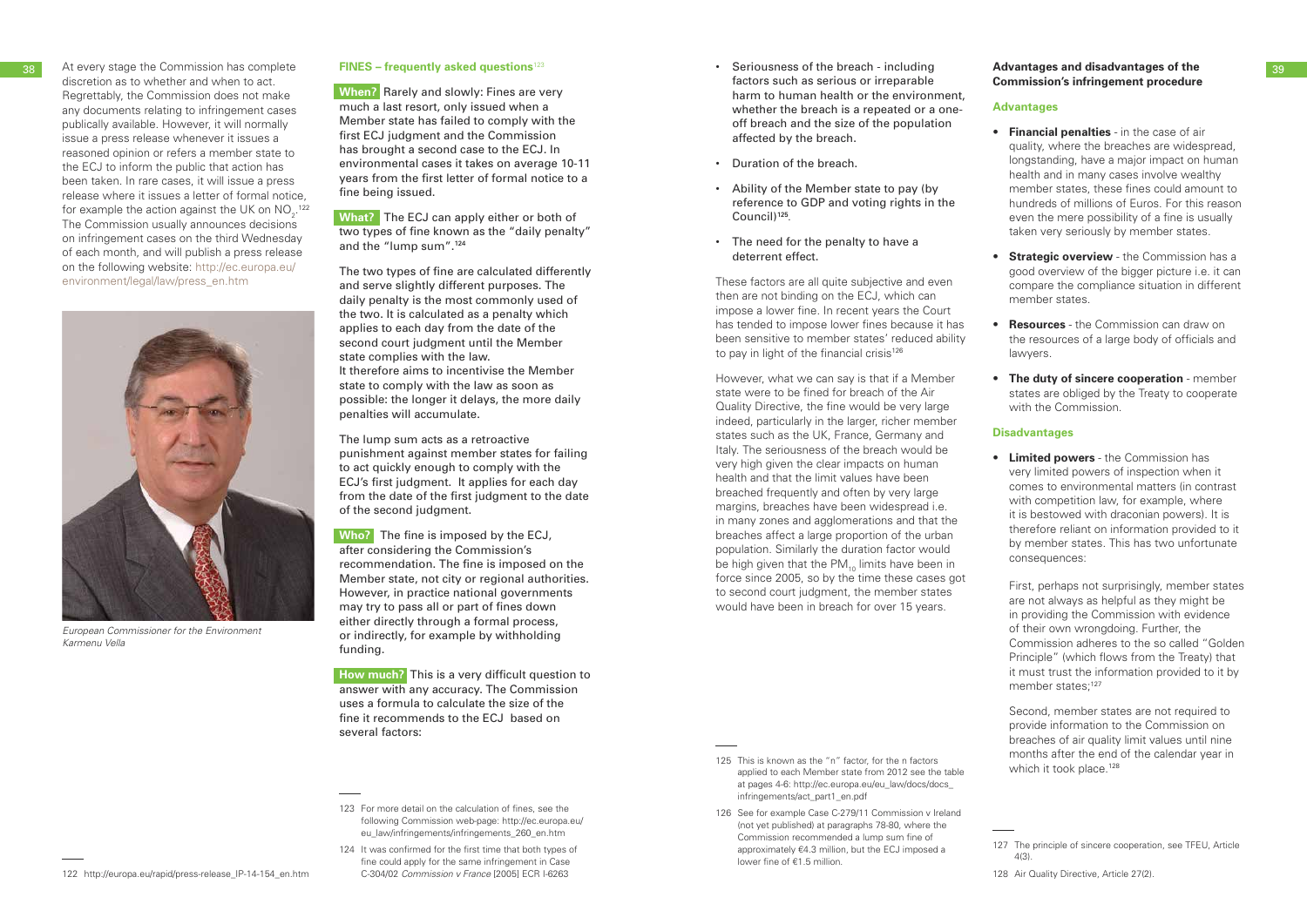- resources than any individual or NGO, the Commission does not have sufficient resources to properly fulfil its role as Guardian of the Treaty. For this reason the Commission favours a "decentralised" model of enforcement - where it focuses its limited resources on cases of failure by member states to properly transpose EU directives and cases of major, systemic breaches of EU law.129 For other cases, it relies on legal action taken by EU citizens before national courts to ensure compliance.
- **Unlimited discretion**  the Commission has absolute discretion as to if and when to take legal action against member states, and whether to proceed to each stage in proceedings. While an infringement case is open, there will be an ongoing negotiation between the Commission and the Member state. In this respect the process resembles a political negotiation rather than a legal process.
- **Political pressure**  the Commission faces considerable political pressure from member states not to pursue legal action, particularly where there is a prospect of a fine in round two proceedings. It is particularly vulnerable to such pressure given its dual roles as both the initiator and enforcer of EU legislation, which often conflict.
- **Delay** the combined effect of these four problems is that the infringement process is very slow. It typically takes around four years to move from letter of formal notice to the first court judgment.<sup>130</sup> It can then take several more years to reach second court judgment, at which point the court may issue a fine. By contrast, national legal action can proceed relatively quickly. For example, Genitori Antismog were able to bring a successful case in less than a year see map on p. 14 for more details.

These were only "round one" actions, so the ECJ only had the power to make a declaration that the member state had failed to fulfil its treaty obligations. member states are then required to take the necessary measures to comply with this judgment. If they fail to do so, the Commission can then bring "round two" proceedings to enforce compliance with the court's judgment, with a recommendation for a fine.<sup>131</sup>

130 L Kramer, "Environmental judgments by the Court of Justice and their duration" in 2008 Journal for European Environmental and Planning Law, page 263.

40 **• Limited resources** - while it has greater **Problems with the Commission's air And The Commission tried a slightly different tactic** The previous unsuccessful cases had been **41** in *Commission v Portugal*<sup>133</sup> and *Commission v Italy*, 134 but the result was the same: a practically useless declaration that the member states had at some point in the past breached the limit values under the 1999 Directive.

### **Problems with the Commission's air quality infringement cases**

It is also worth noting the timescales involved: the letter of formal notice was sent to Portugal in February 2009 - so it took two years for the case to be heard by the ECJ and a further ten months for it to deliver judgment.

These general problems with the Commission infringement process are especially prevalent when it comes to air quality infringement cases. Limit values for  $PM_{10}$  have been in place since 1 January 2005. The Commission started infringement cases against member states that were in breach of  $PM_{10}$  limits after this date, and eventually obtained ECJ judgments against four member states: Slovenia; Sweden; Portugal and Italy.

So in round one cases like these, it is crucial that any declaration made by the ECJ requires the member state to take action in order to comply with the judgment. However, in *Commission v Slovenia,* the court merely declared that by exceeding the limit values for  $PM_{10}$  in the years 2005 to 2007, Slovenia was in breach of its obligations under the earlier Directive.

This judgment was practically useless as it did not force the member state to take any measures to comply with it, and therefore gave no opportunity to the Commission to bring round two proceedings. The ECJ did not even find that Slovenia breached the Air Quality Directive, only that it had breached an earlier directive.<sup>132</sup> The Commission's only option was therefore to resume round one proceedings on the basis of the latest reports received from Slovenia, i.e. starting the whole slow process from the very beginning.

131 TFEU, Article 260.

132 Directive 1999/30/EC, note 36 above.

The result of these setbacks is that ten years after the PM<sub>10</sub> limits came into force in 2005, not a single fine has been issued, despite the fact that 17 member states were still in breach as of 2012.

### **The Commission's "Fresh Approach" to infringement**

As a result of these setbacks, the Commission adopted a "fresh approach to infringement cases" which it launched in January 2013 to coincide with the start of the EU's "Year of Air".<sup>135</sup> Under the fresh approach, new letters of formal notice were issued against the 17 member states still in breach of  $PM_{10}$ limit values:

Belgium, Bulgaria, Cyprus, Czech Republic, France, Germany, Greece, Hungary, Italy, Latvia, Poland, Portugal, Romania, Slovakia, Slovenia, Spain and Sweden.

Letters of formal notice were also issued against six member states for breaches of  $\mathsf{NO}_{_2}$  limit values:

France, Germany, Italy, Portugal, Spain and the UK.

The new approach is based on:

- Failure to ensure compliance with limit values<sup>136</sup>; and
- Failure to adopt plans containing measures to achieve limits in the "shortest time possible."137
- 133 *Commission v Portugal* note 35 above.
- 134 *Commission v Italy* note 33 above.
- 135 http://europa.eu/rapid/press-release\_IP-13-47\_en.htm
- 136 In accordance with the Air Quality Directive, Article 13.
- 137 In accordance with the Air Quality Directive, Article 23.

The previous unsuccessful cases had been based only on the first of these grounds. By adding the second ground, the new approach seeks to ensure that any ECJ judgment would require the Member state to take action to improve air quality.

It remains to be seen whether this new strategy will be successful. What is certain is that it will place even greater demands on the Commission's already limited resources, because it will now have to conduct detailed analysis of member states' air quality plans in order to assess whether the measures are adequate. For a large member state like France or Germany, this can involve hundreds of separate plans for each zone and agglomeration.

What is also certain is that these cases will not progress quickly. It took over two years between the Commission issuing the first letter of formal notice under the fresh approach and the first referrals to the ECJ against Belgium and Bulgaria in June 2015.138

### **Engaging with the Commission**

Despite these problems, for many citizens and NGOs, a complaint to the Commission is the only practical path available due to the problems with accessing national courts discussed in chapter 6.

However, in the case of air quality, the Commission is already aware of most breaches of limit values and has, in many cases, commenced infringement action. There is little point in making fresh complaints simply on the basis that limit values are not being met if the Commission has already issued infringement proceedings. This will merely waste the time of the Commission lawyers, which would be better spent on making progress on existing cases.

Citizens and NGOs in Member States have a vital role to play in being the Commission's "eyes and ears" on the ground

<sup>129</sup> See for example 'A Europe of Results - Applying Community Law' (COM (2007) 502): http://eur-lex. europa.eu/resource.html?uri=cellar:6fc1ad14- 7018-485f-bceb-ab767b5c5927.0003.02/ DOC\_3&format=PDF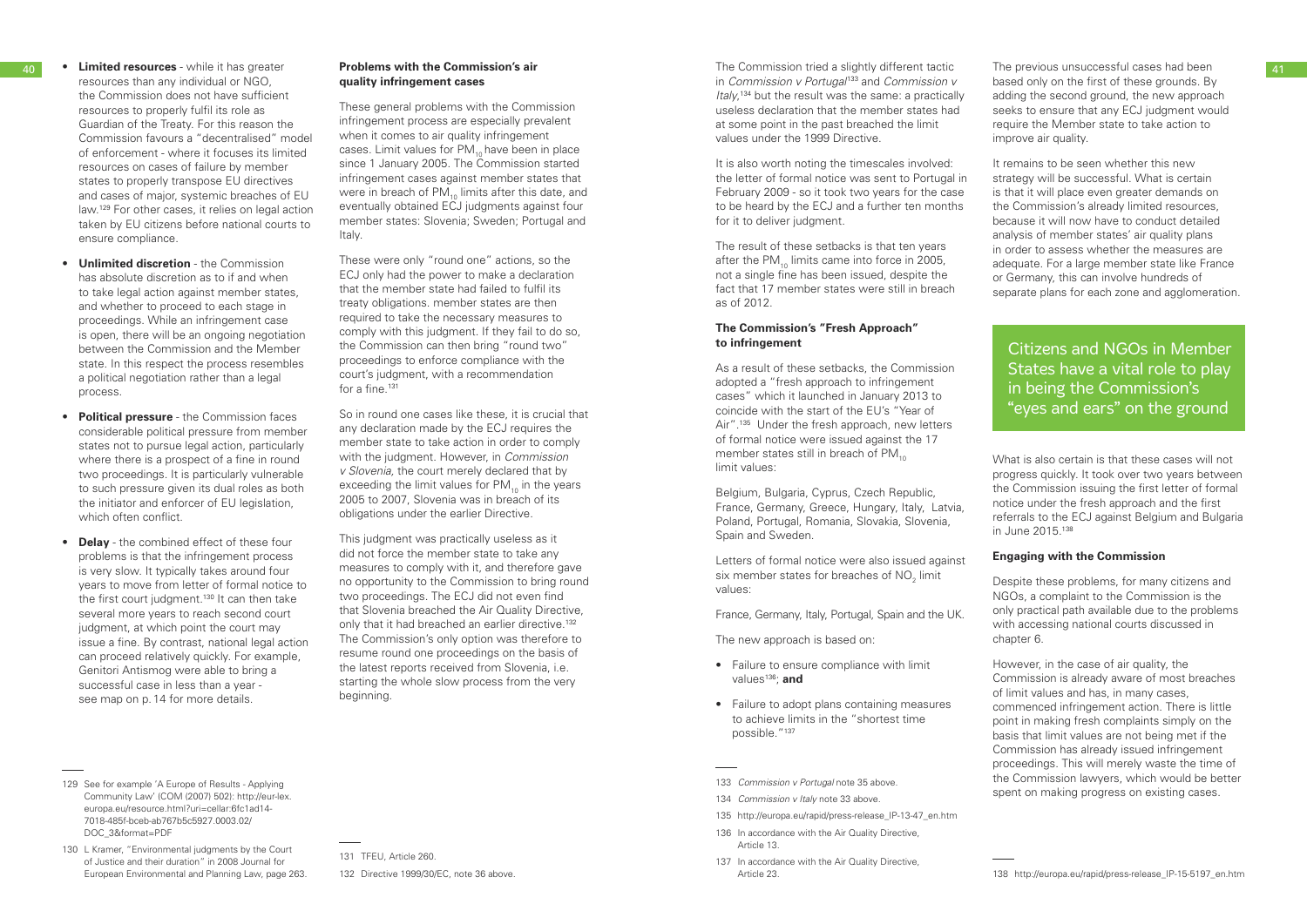42 However, where there is an existing **Conclusion Conclusion Conclusion Annex Annex 1** Annex 1 infringement case, citizens and NGOs in member states have a vital role to play in being the Commission's "eyes and ears" on the ground and keeping the Commission informed of developments. The Commission has limited resources and is reliant on information provided to it by member states, which is not always accurate and in any event is only required to be reported nine months after the end of each calendar year. These limited resources will be stretched even further by the "fresh approach", which requires the Commission to scrutinise the measures included in each air quality plan.

The following information will be particularly useful:

- Up to date data the Commission won't receive data until nine months after the year end, so this will be useful, even if it can't use this information formally;
- Breaches of conditions of time extensions such as the maximum margin of tolerance;
- Details of any projects which are likely to have a major negative impact on air quality;
- Delays in implementing measures included in air quality plans;
- Evidence of misleading information for example failure to report data, poorly sited monitoring stations.

It is a good idea to meet with the Commission to discuss ongoing infringement cases. In some member states, the Commission sometimes holds a "pre-package" meeting with national NGOs before meeting with national officials to discuss ongoing infringement cases.

If you think that there has been a breach of EU law which the Commission has not adequately addressed by taking infringement action, you should consider making a formal complaint to the Commission.

Or write a letter or email.

Whichever means you choose, make sure to be clear and concise and only provide information which is directly relevant to the complaint. Make sure that any assertions you make are supported by facts, data and documents.

### **Conclusion**

The Commission does not have the resources to uphold our right to clean air by itself. As a result of historical setbacks in infringement cases against member states, it will take many years before any member states face effective legal sanctions for failing to comply with air quality limits. It is therefore essential that national legal action is taken in the meantime.

- Inadequate monitoring of air quality, for example, insufficient or improperly located monitoring stations. Such a case would be particularly powerful if it could be shown that there was a serious discrepancy between the official data being reported to the Commission and the public and other unofficial, yet reliable data.
- Failure to adequately inform the public when information or alert thresholds are exceeded. If such a case were successful it could lead to much greater public awareness of the health impacts of air pollution.
- Failure to disclose relevant information on request, for example, number of exceedances of limit values, numbers of premature deaths, locations of pollution "hotspots."

Ultimately, the right to clean air depends on successful cases being brought both by the Commission and by citizens and NGOs in national courts to force national, regional and local authorities to take the measures needed to comply with limits and protect health.

### Annex I - Test cases

The *ClientEarth/Darmstadt* case remains the most tried and tested litigation strategy: a legal challenge brought before a national court against the competent authority for ongoing breaches of limit values, together with a failure to adopt a plan containing all measures to keep the exceedance period as short as possible. This litigation approach has the benefit of relying on the strong judgment given by the ECJ in the *ClientEarth* case.

There are a number of other possible cases that could be taken which would help uphold the right to clean air, while taking the law forward and raising the public profile of air quality as an issue. Some of these may be cheaper and easier, as the evidential burden of proving that measures are inadequate is lower.

If any of these cases were referred to the ECJ under the preliminary reference procedure, this would establish a precedent in EU law which would be legally binding on all 28 member states.

The following are some ideas for some alternative/additional grounds for bringing national legal action:

### **Information**

### **Participation**

- Failure to allow for proper public participation in formulation/modification of air quality plans.
- Failure to allow for proper public participation in an industrial permit or an environmental assessment.
- A decision to approve development consent/an industrial permit where this would lead to a breach of a limit value or worsen an existing breach – i.e. lengthen the period of exceedance such that it is not "as short as possible" as required by article 23.

.

### **Air quality plans**

- Failure or delay to implement a measure contained in a plan.
- Failure to properly assess air quality impacts of a project or industrial activity, or failure to adequately mitigate impacts.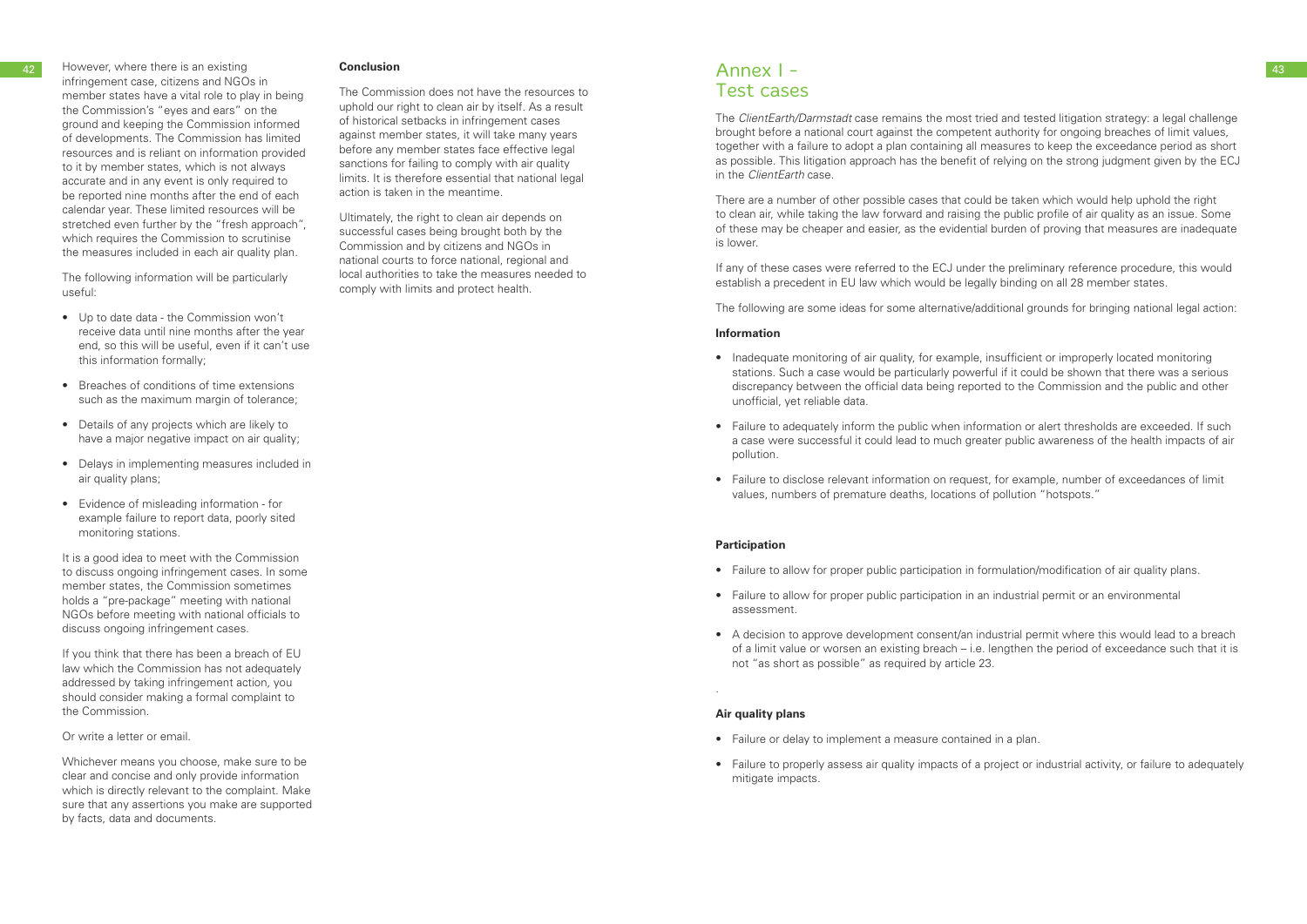### 44 **Annex II -** 45 Template environmental information request letter

[Address of competent national/regional authority/municipality/region]

### Dear Sir/Madam

### **Request for environmental information**

I am writing to request information under [Directive 2003/4/EC (the "Directive")].<sup>139</sup> To assist you with this request, I am outlining my query as specifically as possible.

Please send me the following information:

- 1. x
- 2. y
- 3. z

As the information requested concerns: [the state of the elements of the environment, such as air and atmosphere];

[emissions into the environment];

[measures (including administrative measures), such as policies, legislation, plans, programmes, environmental agreements, and activities affecting or likely to affect those elements];

In the event that this request is denied in whole or in part, please justify all deletions or refusals by reference to specific exceptions listed in Article 4 of the Directive [the equivalent provision in national legislation].

[reports on the implementation of environmental legislation];

[cost-benefit and other economic analyses and assumptions used within the framework of the measures and activities referred to above];

[the state of human health and safety];<sup>140</sup>

we consider that the information we request is correctly characterised as 'Environmental Information' as defined in Article 2 of the Directive.

I look forward to your response as soon as possible and no later than the one month time limit. Please confirm [by email/in writing] that you have received this request. If you require further clarification about this request, please do not hesitate to contact me on [give contact details].

Please send me the information in [specify format e.g. paper or electronic (electronic will usually be cheaper and quicker)].

Yours sincerely

[ Name ]

<sup>139 [</sup>If you know the national legislation which implements this directive please refer to that instead].

<sup>140 [</sup>Select all that apply. If it is capable of being characterised as emissions into the environment, as most requests concerning air pollution would be, then use this. This is because several commonly used exceptions are not available for these kinds of requests]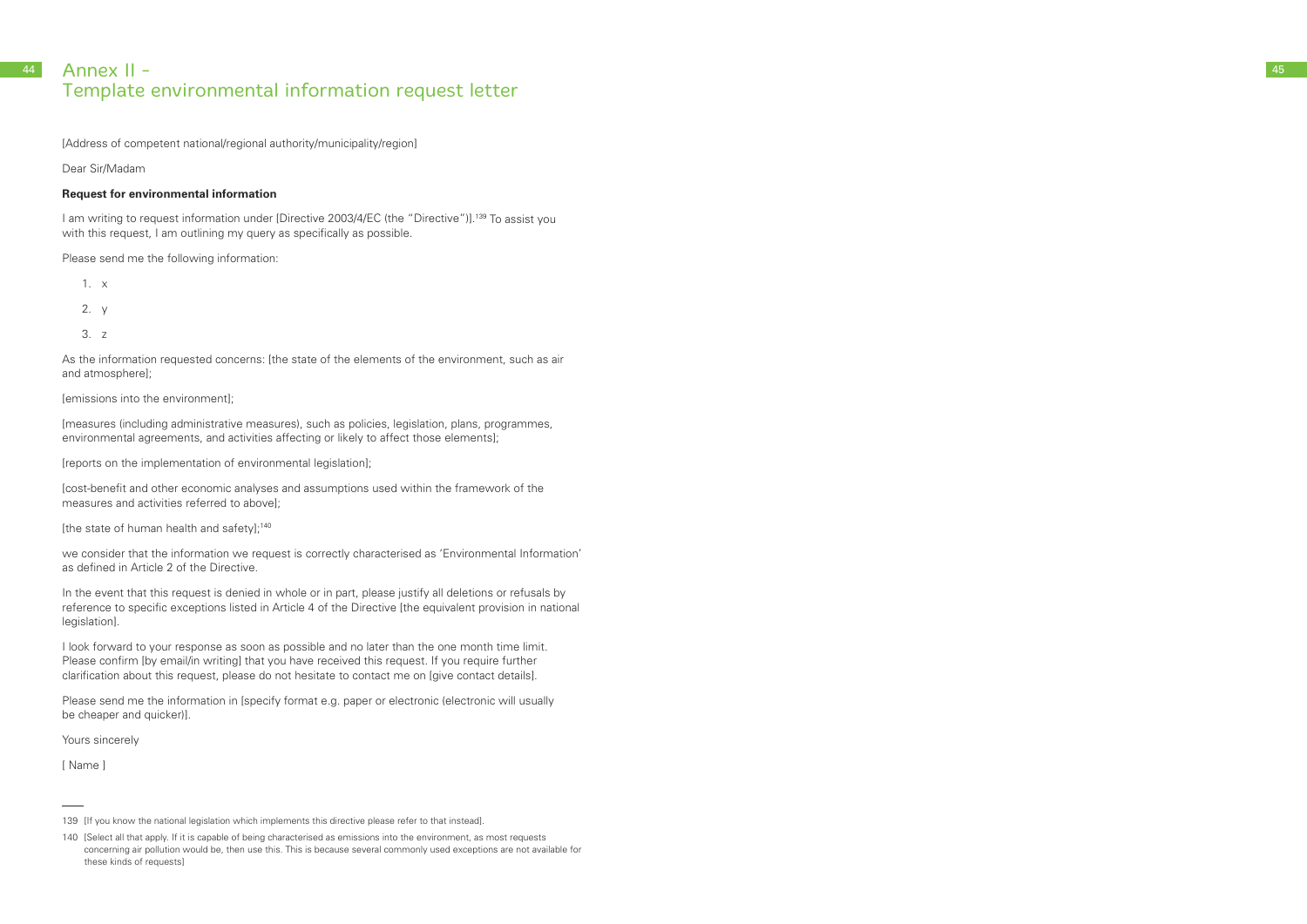### 46 **Image credits** 47

Front cover Frankfurt nad Menem, Praca własna

Page 2 Boy enjoying garden by Pink Sherbet Photography

Page 3 Girl playing Phalinn Ooi, Flickr

Russfrei\_positiv-307 Markus Bachmann

Russfrei\_positiv-034 Markus Bachmann

Page 5 Girl blowing bubbles by Malcolm Carlaw

Page 9 Cyclist Garry Knight, Flickr

Page 11 UK Supreme Court, Adrian Pingstone

Page 13 London view Mermaid99, Flickr

Russfrei\_negativ-585 Markus Bachmann

Page 14 Parlement Européen Louise Weiss Alexandre Prévot, Flickr

Page 17 Legal documents Jeroen van Luin, Flickr

### Page 20 Newspaper

reproductions with thanks to Daily Mail, The Independent and The Sunday Times

Page 22 Demonstration United Workers, Flickr

Page 23 London Eye starlings AKinsey Foto

Page 25 Dust suppressor truck, Simon Birkett

Page 31 Eurasian Brown Bear, Rami radwan

Page 34 Russfrei\_negativ-103 Markus Bachmann

Page 36 Russfrei\_negativ-157 Markus Bachmann

Page 38 Karmenu Vella, EU Commissioner for the

Environment